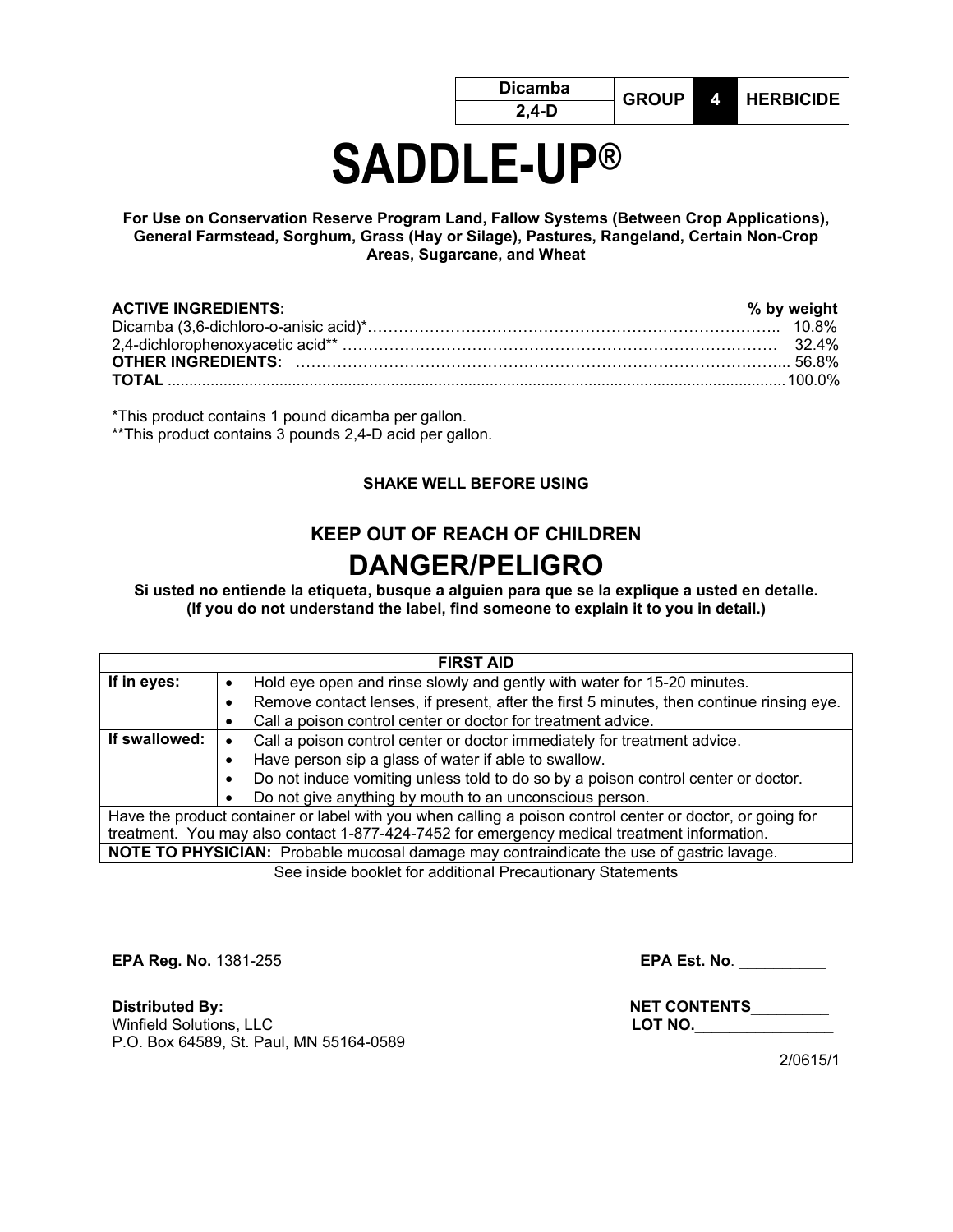## **PRECAUTIONARY STATEMENTS HAZARDS TO HUMANS AND DOMESTIC ANIMALS**

**DANGER:** Corrosive. Causes irreversible eye damage. Harmful if swallowed. Do not get in eyes or on clothing. Wear protective eyewear. Wash thoroughly with soap and water after handling and before eating, drinking, chewing gum, using tobacco or using the toilet. Remove and wash contaminated clothing before reuse.

## **PERSONAL PROTECTIVE EQUIPMENT (PPE)**

#### **All mixers, loaders, applicators, flaggers, and other handlers must wear:**

- Long-sleeved shirt and long pants
- Chemical-resistant gloves made of barrier laminate, butyl rubber > 14 mils, nitrile rubber > 14 mils, or Viton > 14 mils (except for applicators using groundboom equipment, pilots and flaggers)
- Shoes plus socks
- Protective eyewear
- Chemical-resistant apron when mixing or loading, cleaning up spills or equipment, or otherwise exposed to the concentrate.

See engineering controls for additional requirements and exceptions.

Discard clothing or other absorbent materials that have been drenched or heavily contaminated with this product's concentrate. Do not reuse them.

Follow the manufacturer's instructions for cleaning/maintaining PPE. If no such instructions for washables exist, use detergent and hot water. Keep and wash PPE separately from other laundry. After each day of use, clothing or PPE must not be reused until it has been cleaned.

#### **Engineering Controls Statements:**

Pilots must use an enclosed cockpit that meets the requirements listed in the Worker Protection Standard (WPS) for agricultural pesticides [40 CFR 170.607(f)].

When handlers use enclosed cabs or aircraft in a manner that meets the requirements listed in the Worker Protection Standard (WPS) for agricultural pesticides [40 CFR 170.607(d-f)], the handler PPE requirements may be reduced or modified as specified in the WPS.

Users should:

## **USER SAFETY RECOMMENDATIONS**

- Wash hands before eating, drinking, chewing gum, using tobacco or using the toilet.
- Remove clothing/PPE immediately if pesticide gets inside. Then wash thoroughly and put on clean clothing.
- Remove PPE immediately after handling this product. Wash the outside of gloves before removing. As soon as possible, wash thoroughly and change into clean clothing.

#### **ENVIRONMENTAL HAZARDS**

This product is toxic to fish and aquatic invertebrates. Do not apply directly to water, to areas where surface water is present, or to intertidal areas below the mean high water mark. Drift and runoff may be hazardous to aquatic organisms in water adjacent to treated areas. Do not contaminate water when disposing of equipment washwaters or rinsate.

This chemical has properties and characteristics associated with chemicals detected in groundwater. The use of this chemical in areas where soils are permeable, particularly where the water table is shallow, may result in groundwater contamination. Application around a cistern or well may result in contamination of drinking water or groundwater.

Most cases of groundwater contamination involving phenoxy herbicides such as 2,4-D have been associated with mixing/loading and disposal sites. Caution should be exercised when handling 2,4-D pesticides at such sites to prevent contamination of groundwater supplies. Use of closed systems for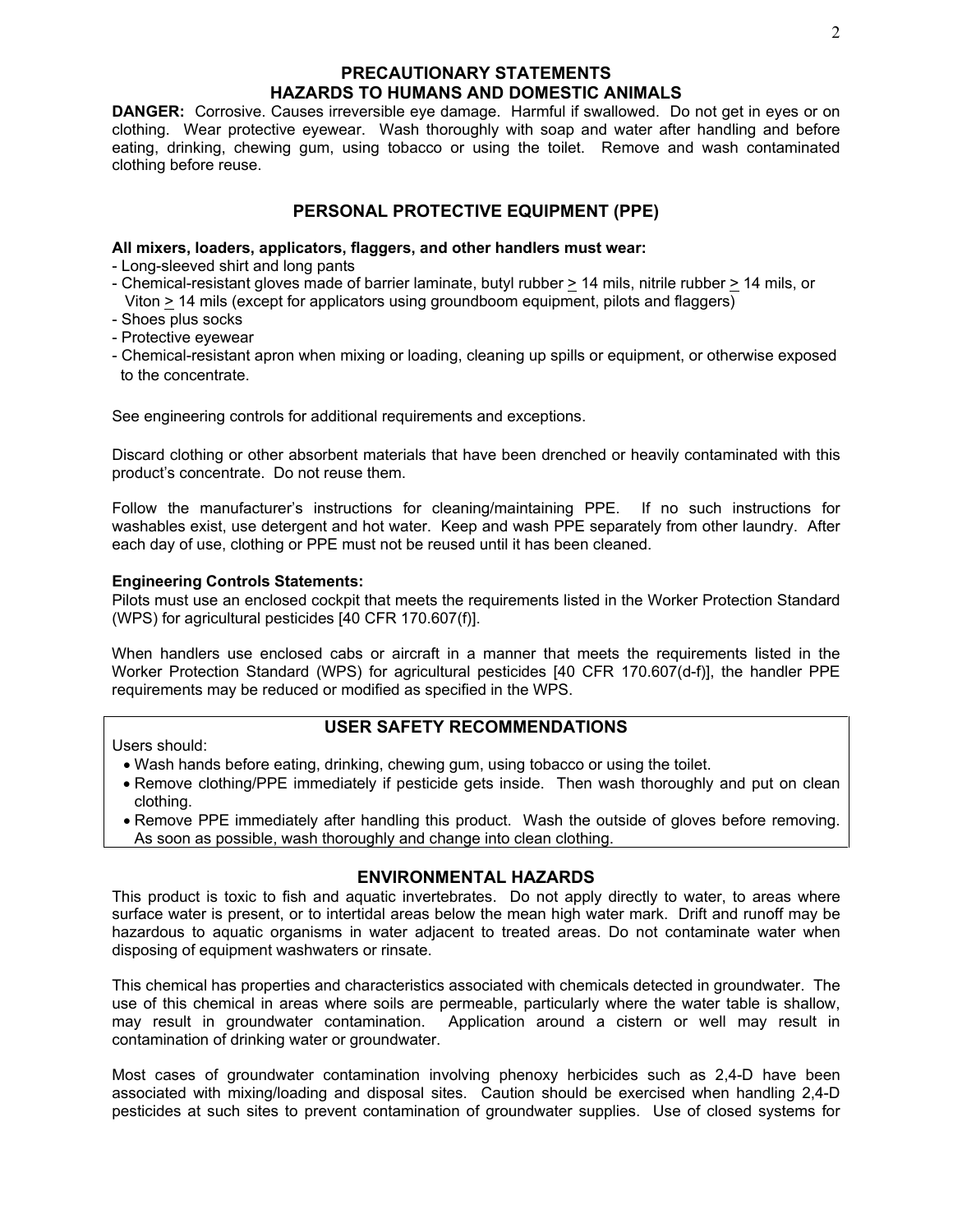mixing or transferring this pesticide will reduce the probability of spills. Placement of the mixing/loading equipment on an impervious pad to contain spills will help prevent groundwater contamination.

#### **DIRECTIONS FOR USE**

It is a violation of Federal Law to use this product in a manner inconsistent with its labeling.

Do not apply this product in a way that will contact workers or other persons, either directly or through drift. Only protected handlers may be in the area during application. For any requirements specific to your State or Tribe, consult the agency responsible for pesticide regulation.

Do not apply this product through any type of irrigation system.

#### **AGRICULTURAL USE REQUIREMENTS**

Use this product only in accordance with its labeling and with the Worker Protection Standard, 40 CFR Part 170. This standard contains requirements for the protection of agricultural workers on farms, forests, nurseries, and greenhouses, and handlers of agricultural pesticides. It contains requirements for training, decontamination, notification, and emergency assistance. It also contains specific instructions and exceptions pertaining to the statements on this label about personal protective equipment (PPE) and restricted-entry interval. The requirements in this box only apply to uses of this product that are covered by the Worker Protection Standard.

Do not enter or allow worker entry into treated areas during the restricted entry interval (REI) of 48 hours.

PPE required for early entry to treated areas that is permitted under the Worker Protection Standard and that involves contact with anything that has been treated, such as plants, soil, or water is: coveralls worn over short-sleeve shirt and short pants, chemical-resistant gloves made of barrier laminate, butyl rubber > 14 mils, nitrile rubber > 14 mils, or Viton> 14 mils, chemical-resistant headgear for overhead exposure, chemical-resistant footwear plus socks, and protective eyewear.

#### **NON-AGRICULTURAL USE REQUIREMENTS**

The requirements in this box apply to uses of this product that are NOT within the scope of the Worker Protection Standard for agricultural pesticides (40 CFR Part 170). The WPS applies when this product is used to produce agricultural plants on farms, forests, nurseries, or greenhouses.

Do not enter or allow people (or pets) to enter the treated area until sprays have dried.

#### **PRODUCT INFORMATION**

**SADDLE-UP** is a selective postemergence herbicide for controlling a wide spectrum of annual, biennial, and perennial broadleaf weeds and brush in grass forages and selected row crops. **SADDLE-UP** may be used in/on Conservation Reserve Program Land\*, Fallow Systems (Between Crop Applications)\*, General Farmstead\*, Grain Sorghum, Grass (Hay or Silage), Pastures, Rangeland, Sugarcane, Wheat, and Certain Non-Crop areas.

\*These crops are considered Food/Feed crops only when harvested, grazed or foraged. Otherwise, they are considered as non-Food/Feed uses.

Do not apply to crops that exhibit injury (leaf phytotoxicity or plant stunting) produced by any other prior herbicide applications, because this injury may be enhanced or prolonged by applying **SADDLE-UP**.

Do not apply through any type of irrigation equipment. Do not contaminate irrigation ditches or water used for domestic purposes.

This product must not be used to formulate or reformulate any other pesticide product.

**Mode of action: SADDLE-UP** contains dicamba and 2,4-D as the active ingredients. **SADDLE-UP** is readily absorbed by plants through shoot and root uptake, translocates throughout the plant's system,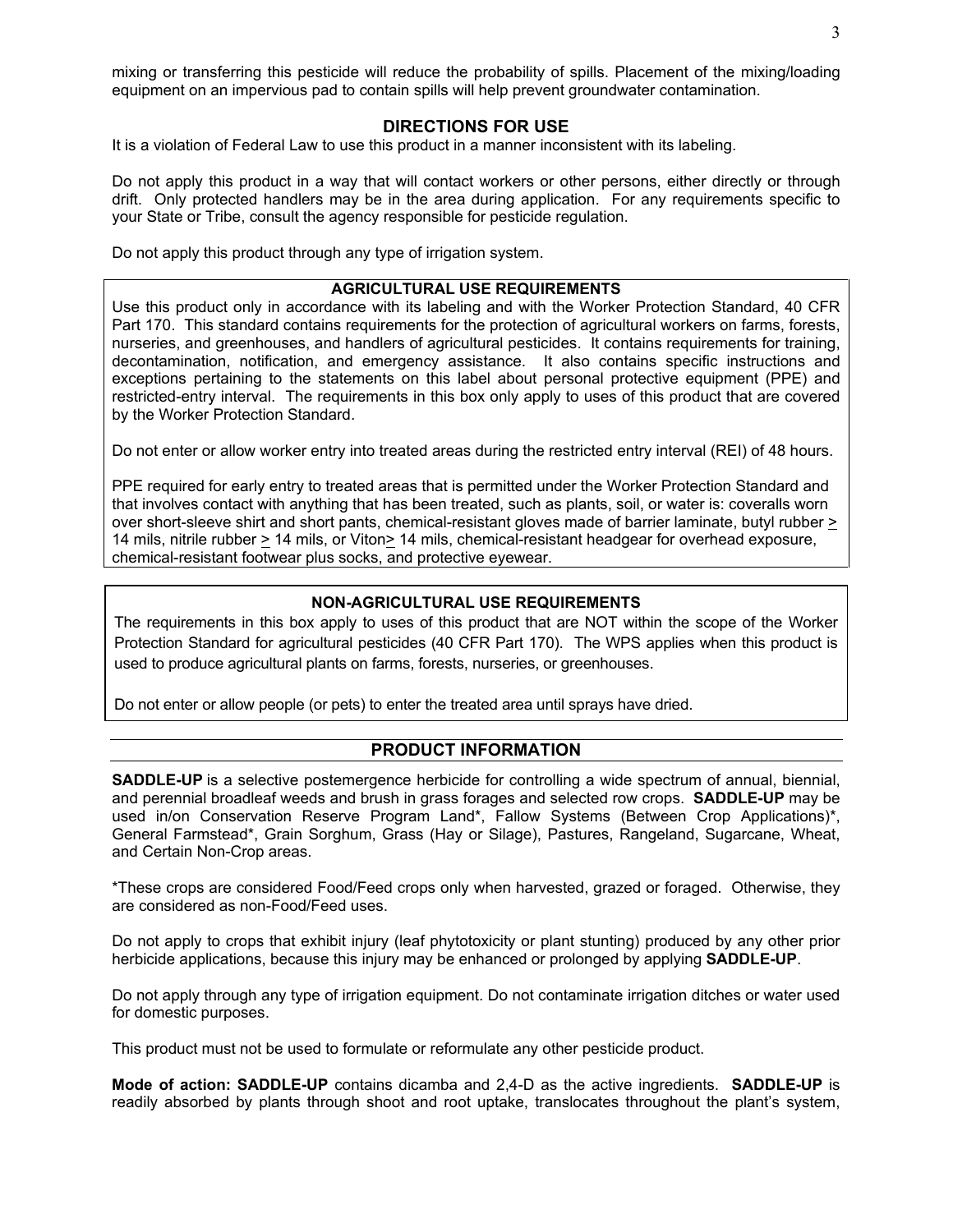and accumulates in areas of active growth. **SADDLE-UP** interferes with the plant's growth hormones (auxins) resulting in death of many broadleaf weeds.

**Rainfast period:** The effectiveness of **SADDLE-UP** may be reduced if rainfall or irrigation occurs within 4 hours after postemergence applications.

**Stress:** Unsatisfactory control may result if **SADDLE-UP** is applied to crops under stress such as stress due to lack of moisture, hail damage, flooding, herbicide injury, mechanical injury, or widely fluctuating temperatures.

#### **WEED RESISTANCE MANAGEMENT**

For resistance management, SADDLE-UP contains two Group 4 herbicides – 2,4-D and dicamba. Any weed population may contain or develop plants naturally resistant to SADDLE-UP and other Group 4 herbicides. The resistant biotypes may dominate the weed population if these herbicides are used repeatedly in the same field. Appropriate resistance management strategies should be followed.

To delay herbicide resistance, take one or more of the following steps:

- Use the full specified herbicide rate and proper application timing for the hardest to control weed species present in the field.
- Rotate the use of SADDLE-UP or other Group 4 herbicides within a growing season sequence or among growing seasons with different herbicide groups that control the same weeds in a field.
- Use tank mixtures with herbicides from a different group if such use is permitted; where information on resistance in target weed species is available, use the less resistance-prone partner at a rate that will control the target weed(s) equally as well as the more resistance-prone partner. Consult your local extension service or certified crop advisor if you are unsure as to which active ingredient is currently less prone to resistance.
- Adopt an integrated weed-management program for herbicide use that includes scouting and uses historical information related to herbicide use and crop rotation, and that considers tillage (or other mechanical control methods), cultural (e.g., higher crop seeding rates; precision fertilizer application method and timing to favor the crop and not the weeds), biological (weed-competitive crops or varieties) and other management practices.
- Fields should be scouted prior to application to identify the weed species present and their growth stage to determine if the intended application will be effective.
- Scout after herbicide application to monitor weed populations for early signs of resistance development. Indicators of possible herbicide resistance include:
	- 1) Failure to control a weed species normally controlled by the herbicide at the dose applied, especially if control is achieved on adjacent weeds;
	- 2) A spreading patch of non-controlled plants of a particular weed species;
	- 3) Surviving plants mixed with controlled individuals of the same species.

If resistance is suspected, prevent weed seed production in the affected area by an alternative herbicide from a different group or by a mechanical method such as hoeing or tillage. Prevent movement of resistant weed seeds to other fields by cleaning harvesting and tillage equipment when moving between fields, and planting clean seed.

- If a weed pest population continues to progress after treatment with this product, discontinue use of this product, and switch to another management strategy or herbicide with a different mode of action, if available.
- Contact your local extension specialist, certified crop advisors, and/or Winfield Solutions, LLC representative for pesticide resistance management and/or integrated weed management recommendations for specific crops and resistant weed biotypes.
- For further information or to report suspected resistance, contact your Winfield Solutions, LLC representative.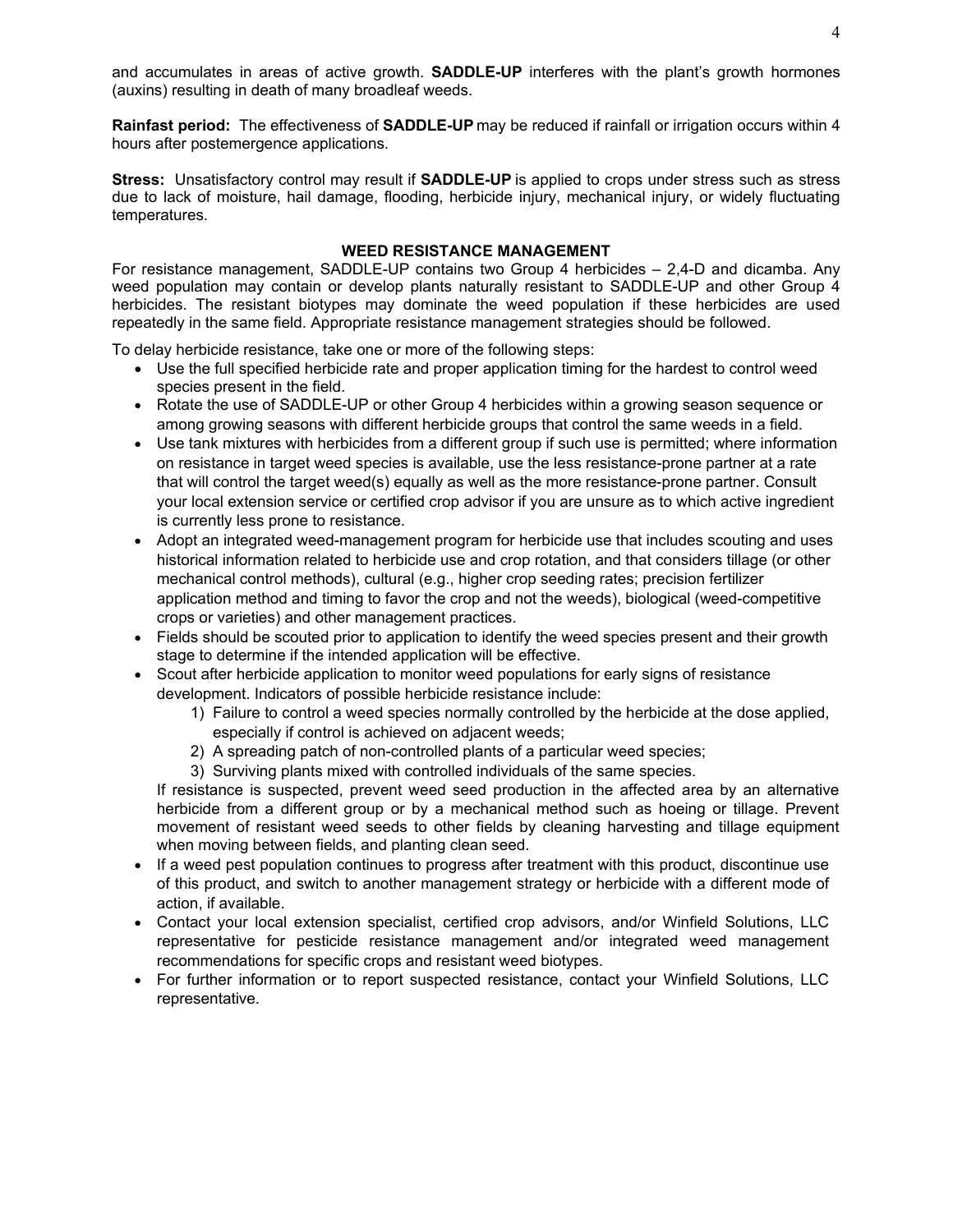#### **APPLICATION INSTRUCTIONS**

Apply **SADDLE-UP** at the specified rates and growth stages in the **Annual Weeds** and the **Biennial and Perennial Weeds** rate tables unless instructed differently in the **Food/Feed Crop Specific Information** or **Non-Food/Feed Use-Specific Information** sections of this label. Make applications of **SADDLE-UP** to actively growing weeds using aerial, broadcast, band, or spot spray applications. **SADDLE-UP** may be applied using water or sprayable fluid fertilizer as a carrier. For preplant or pre-emergence uses, sprayable fluid fertilizer may be used as the carrier for all crops listed on this label. Postemergence applications with sprayable fluid fertilizer may be made on pasture, hayland, or wheat crops only.

The most effective application rate and timing varies based on the target weed species. In mixed weed populations, the correct rate is determined by the weed species requiring the highest rate. Inadequate control may be observed if application is delayed since weeds may exceed the maximum size stated on this label.

**IRRIGATION:** In irrigated areas, it may be necessary to irrigate before application of **SADDLE-UP** to ensure active weed growth.

**SPRAY COVERAGE:** Ensure weeds are thoroughly covered with spray. Dense leaf canopies may shield smaller weeds and prevent adequate coverage.

**SPRAY EQUIPMENT CLEANING:** Spray equipment may be cleaned by using a strong detergent or commercial sprayer cleaner according to the manufacturer's directions and then triple rinsing the equipment before and after applying this product.

#### **SPRAY DRIFT MANAGEMENT**

A variety of factors including weather conditions (e.g., wind direction, wind speed, temperature, and relative humidity) and method of application (e.g., ground, aerial) can influence pesticide drift. The applicator must evaluate all factors and make appropriate adjustments when applying this product.

#### **Droplet Size**

When applying sprays that contain 2,4-D as the sole active ingredient, or when applying sprays that contain 2,4-D mixed with active ingredients that require a coarse or coarser spray, apply only as a coarse or coarser spray (ASABE standard 572).

When applying sprays that contain 2,4-D mixed with other active ingredients that require a medium or more fine spray, apply only as a medium or coarser spray (ASABE standard 572).

#### **Wind Speed**

Do not apply at wind speeds greater than 15 mph. Only apply this product if the wind direction favors ontarget deposition and there are not sensitive areas (including, but not limited to, residential areas, bodies of water, known habitat for non-target species, non-target crops) within 250 feet downwind. If applying a medium spray, leave one swath unsprayed at the downwind edge of the treated field.

#### **Temperature Inversions**

If applying at wind speeds less than 3 mph, the applicator must determine if:

a) Conditions of temperature inversion exist, or

b) Stable atmospheric conditions exist at or below nozzle height. Do not make applications into areas of temperature inversions or stable atmospheric conditions.

#### **Susceptible Plants**

Do not apply under circumstances where spray drift may occur to food, forage, or other plantings that might be damaged or crops thereof rendered unfit for sale, use or consumption. Susceptible crops include, but are not limited to, cotton, okra, flowers, grapes (in growing stage), fruit trees (foliage), soybeans (vegetative stage), ornamentals, sunflowers, tomatoes, beans, and other vegetables, or tobacco. These plants are most sensitive to **SADDLE-UP** during their development or growing stage. Small amounts of spray drift that might not be visible may injure susceptible broadleaf plants. Agriculturally approved drift-reducing additives may be used. Do not use aerial equipment to apply **SADDLE-UP** when sensitive crops and plants are growing in the vicinity of area to be treated. Do not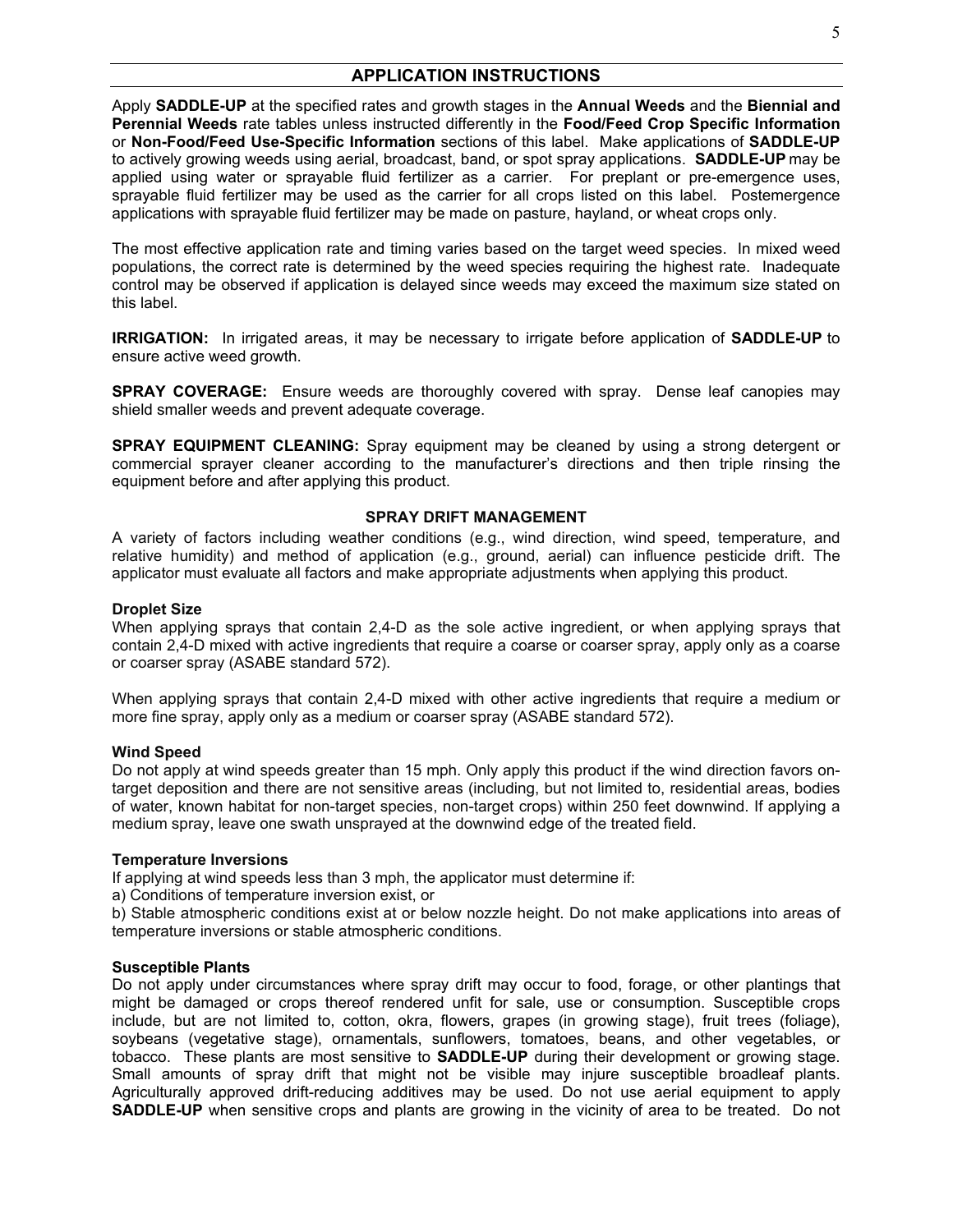treat areas where either possible downward movement into the soil or surface washing may cause contact of **SADDLE-UP** with the roots of desirable plants such as trees and shrubs.

#### **Other State and Local Requirements**

Applicators must follow all state and local pesticide drift requirements regarding application of 2,4-D herbicides. Where states have more stringent regulations, they must be observed.

#### **Equipment**

All aerial and ground application equipment must be properly maintained and calibrated using appropriate carriers or surrogates.

*Additional requirements for aerial applications:*

The boom length must not exceed 75% of the wingspan or 90% of the rotor blade diameter. Release spray at the lowest height consistent with efficacy and flight safety. Do not release spray at a height greater than 10 feet above the crop canopy unless a greater height is required for aircraft safety.

When applications are made with a crosswind, the swath will be displaced downwind. The applicator must compensate for this by adjusting the path of the aircraft upwind.

*Additional requirements for ground boom application:*

Do not apply with a nozzle height greater than 4 feet above the crop canopy.

#### **AERIAL APPLICATION METHODS AND EQUIPMENT**

**Water Volume:** Use 3-10 gallons of water per acre. Use the higher spray volume when treating dense or tall vegetation.

#### **GROUND APPLICATION (BANDING)**

When applying **SADDLE-UP** by banding, determine the amount of herbicide and water volume needed using the following formula:

| Band width in inches | - X | Broadcast rate   |  | <b>Banding herbicide</b> |  |
|----------------------|-----|------------------|--|--------------------------|--|
| Row width in inches  |     | per acre         |  | rate per acre            |  |
| Band width in inches |     | Broadcast volume |  | Banding water            |  |
| Row width in inches  |     | per acre         |  | volume per acre          |  |

#### **GROUND APPLICATION (BROADCAST)**

For optimal performance, use 5-40 gallons of spray solution per broadcast acre. Use the higher spray volume when treating dense or tall vegetation.

#### **SPOT OR SMALL AREA APPLICATION**

**SADDLE-UP** may be applied to individual clumps or small areas (SPOT TREATMENT) of undesirable vegetation using handgun or similar types of application equipment. Apply diluted sprays to allow complete wetting (up to runoff) of foliage and stems. For knapsack or other small capacity sprayers, utilize the table below to calculate material needed. (The table below is based on the assumption that the spot treatment rate equates to 60 gallons per acre on the broadcast basis.)

#### **Knapsack Sprayer Dilution Instructions**

| <b>Sprayer Capacity</b> | Fluid Ounces* of <b>SADDLE-UP</b> | Dicamba and 2,4-D Acid Equivalent         |
|-------------------------|-----------------------------------|-------------------------------------------|
| (Gallons of water)      | to add per filled tank            |                                           |
| 1.0 gallon              | $1.0$ oz                          | 0.008 lb ae dicamba and 0.023 lb ae 2,4-D |
| 2.5 gallons             | 2.5 oz                            | 0.02 lb ae dicamba and 0.59 lb ae 2,4-D   |
| 3.0 gallons             | 3.0 oz                            | 0.023 lb ae dicamba and 0.07 lb ae 2,4-D  |
| 5.0 gallons             | 5.0 oz                            | 0.04 lb ae dicamba and 0.12 lb ae 2,4-D   |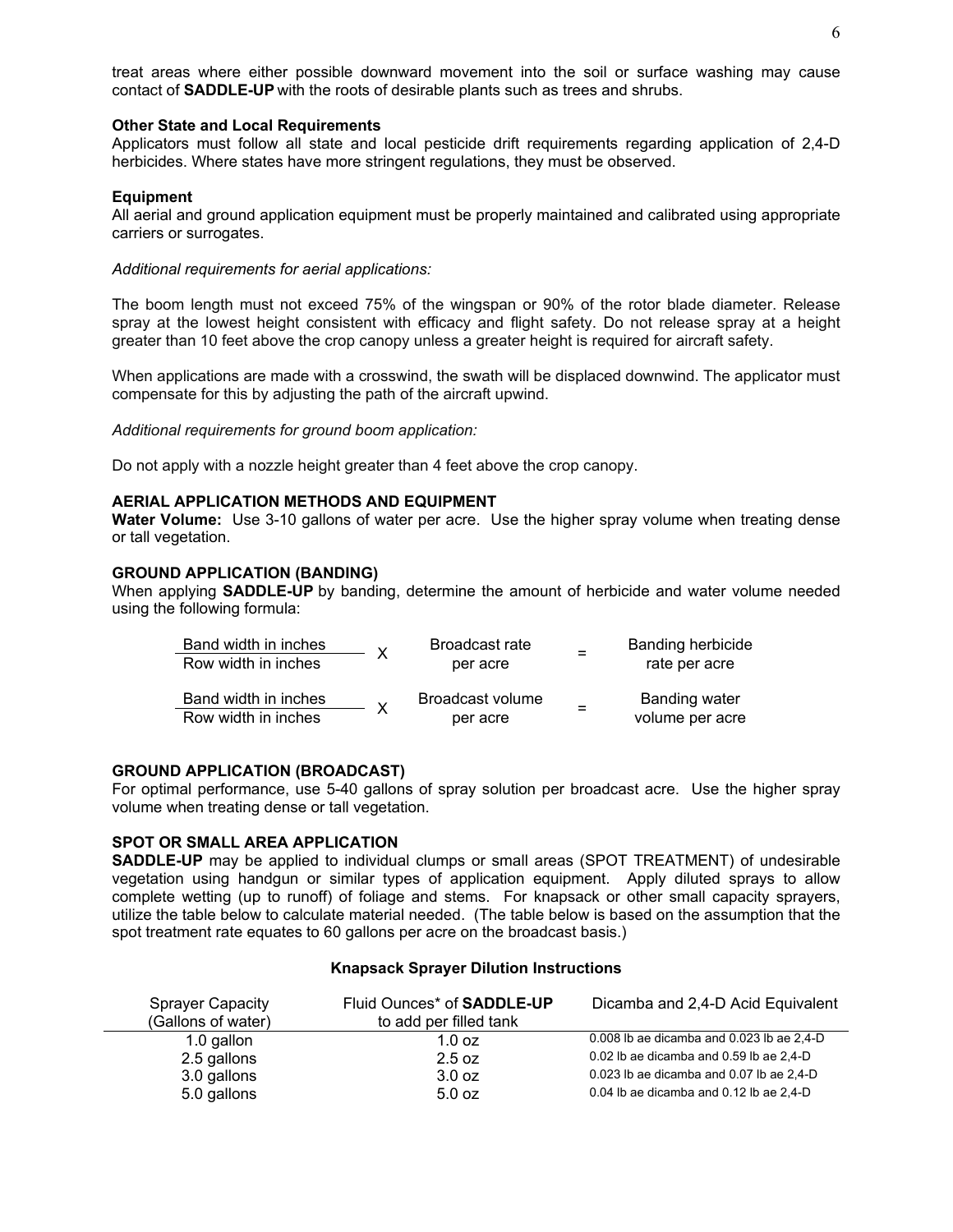The addition of a surfactant can help improve control.  $\,\mathrm{Add}\, \mathit{''_2\%}\,$  (0.005) by volume. For example, 5 gallons (40 pints or 640 fl oz) of herbicide solution would require 0.2 pint (3.2 fl oz) of surfactant.

\*1 fluid ounce = 2 tablespoons and 1 cup (liquid) = 16 tablespoons

| <b>Weeds Controlled</b> | SADDLE-UP Rate Per Acre (according to weed growth stage) |                               |                              |                         |                               |                            |
|-------------------------|----------------------------------------------------------|-------------------------------|------------------------------|-------------------------|-------------------------------|----------------------------|
| (including ALS-         | $0.5$ pint                                               | 1 pint                        | $1.5$ pints                  | 2 pints                 | 3 pints                       | 4 pints                    |
| and triazine-           | $(0.063$ lb ae                                           | $(0.125$ lb ae                | (0.188 lb ae                 | $(0.25$ lb ae           | $(0.375)$ lb ae               | $(0.5$ lb ae               |
| resistant)              | dicamba and                                              | dicamba and                   | dicamba and                  | dicamba and             | dicamba and                   | dicamba and 1.5            |
|                         | 0.188 lb ae                                              | $0.375$ lb ae                 | $0.563$ lb ae                | $0.75$ lb ae            | 1.125 lb ae                   | Ib ae $2,4-D$ )            |
|                         | $2,4-D)$                                                 | $2,4-D)$                      | $2,4-D)$                     | $2,4-D$ )               | $2,4-D)$                      |                            |
| Beebalm, Spotted        | ---                                                      |                               | $---$                        | $\overline{pre}$ -bloom | post-bloom                    | $---$                      |
| Broomweed               | $1 - 3$                                                  | $3"$ branching                | $---$                        | branching               | $---$                         | after branching            |
| Buckwheat, Wild         | ---                                                      | $1 - 6"$                      | $---$                        |                         | $---$                         |                            |
| <b>Buffalobur</b>       | ---                                                      | ---                           | $---$                        | $1 - 6"$                | $---$                         | flowering                  |
| <b>Burdock</b>          | ---                                                      | pre-flower                    | $---$                        | $---$                   | $---$                         | $---$                      |
| <b>Buttercup</b>        | ---                                                      | pre-flower                    | ---                          | early bloom             | late bloom                    |                            |
| Chickweed, Common       | ---                                                      | seedling                      | $1 - 3$                      |                         | $---$                         | $---$                      |
| Cockle, Cow             | ---                                                      | $<$ 3"                        | $---$                        | $---$                   | $---$                         | $\qquad \qquad \cdots$     |
| Cocklebur, Common       | ---                                                      | $1 - 6"$                      | $6 - 12"$                    | $12 - 18"$              | ---                           | $\qquad \qquad \cdots$     |
| Coreopsis, Plains       | ---                                                      | $1 - 6"$                      | $\overline{a}$               | $---$                   | ---                           | $---$                      |
| Croton, Woolly          | $1 - 4"$                                                 | $4 - 12"$                     | 12-30"                       | $---$                   | ---                           | ---                        |
| Devilsclaw              | $---$                                                    | $\overline{a}$                | $---$                        | < 8"                    | $---$                         | $---$                      |
| Dogfennel               | ---                                                      | ---                           | $\qquad \qquad \text{---}$   | $10 - 15"$              | $---$                         | $\qquad \qquad \text{---}$ |
| <b>Evening Primrose</b> | ---                                                      | $\overline{2}$                | $---$                        | $2 - 6"$                | ---                           | $\qquad \qquad \cdots$     |
| Falseflax, Smallseed    | ---                                                      | $< 2$ "                       | $---$                        | $---$                   | ---                           | ---                        |
| Fleabane, Annual        | $\qquad \qquad \textbf{---}$                             | $1 - 4$                       | $4 - 8"$                     | 8"                      | $---$                         | $---$                      |
| Flixweed                | $---$                                                    | $\overline{<}$ 3"             | $\overline{a}$               | $\overline{a}$          | $---$                         | $\overline{a}$             |
| Henbit                  | ---                                                      | ---                           | pre-flower                   | $---$                   | flower                        | $\overline{\phantom{a}}$   |
| Horseweed/Marestail     | ---                                                      | ---                           | pre-bolt                     | ---                     | Post-bolt                     |                            |
|                         |                                                          |                               |                              |                         | up to 4"                      |                            |
| Knotweed, Spp.          | ---                                                      | < 3" runners                  | $---$                        | > 3"                    | ---                           | actively growing           |
|                         |                                                          |                               |                              | runners                 |                               |                            |
| Kochia                  | ---                                                      | $1 - 6"$                      | $6 - 10"$                    | $10 - 20"$              | $\qquad \qquad \text{---}$    | actively growing           |
| Lambsquarters,          | ---                                                      | $1 - 6"$                      | $6 - 10"$                    | 10-20"                  | $---$                         | actively growing           |
| Common                  |                                                          |                               |                              |                         |                               |                            |
| Mallow, Common          | ---                                                      | $<$ 3"                        | $---$                        | $---$                   | $---$                         | $---$                      |
| Morningglory, Ivyleaf   | ---                                                      | pre-flower                    | $---$                        | $---$                   | ---                           | $---$                      |
| , Tall                  | ---                                                      | pre-flower                    | ---                          | post-flower             | ---                           | ---                        |
| Mustards, Annual        | ---                                                      | rosette                       |                              | early bolt              | ---                           | ---                        |
| , Tansy                 | $\qquad \qquad \textbf{---}$                             | $\overline{<}$ 3"             | $---$                        | $---$                   | ---                           | $---$                      |
| Pennycress, Field       | ---                                                      | $\qquad \qquad \qquad \qquad$ | $---$                        | rosette                 | $\qquad \qquad \qquad \qquad$ | $\qquad \qquad \cdots$     |
| Pepperweed, Virginia    | ---                                                      | ---                           | $1 - 3"$                     | $3 - 6"$                | after                         | ---                        |
|                         |                                                          |                               |                              |                         | branching                     |                            |
| Pigweed, Prostrate      | ---                                                      | $<$ 3"                        | $---$                        | ---                     | ---                           | ---                        |
| , Redroot               | ---                                                      | $<$ 3"                        | $3 - 10"$                    | $---$                   | ---                           |                            |
| , Smooth                | $---$                                                    | $\overline{<}$ 3"             | $---$                        | $\overline{a}$          | $\overline{a}$                | $\overline{a}$             |
| Tumble                  | ---                                                      | $<$ 3"                        | $---$                        | mature                  | ---                           | ---                        |
| Poorjoe                 | ---                                                      | prior to                      |                              |                         | ---                           | actively growing           |
|                         |                                                          | flower                        |                              |                         |                               |                            |
| Purslane, Common        |                                                          | $<$ 3"                        | $3 - 8"$                     |                         | ---                           | ---                        |
| Ragweed, Common         | $1 - 3$                                                  | $3 - 6"$                      | $6 - 10"$                    | > 10"                   | ---                           | ---                        |
| , Lanceleaf             |                                                          |                               |                              |                         |                               |                            |
| , Western               |                                                          |                               |                              |                         |                               |                            |
| $S$ edge <sup>1</sup>   | ---                                                      | ---                           | $---$                        | actively                | ---                           | ---                        |
|                         |                                                          |                               |                              | growing                 |                               |                            |
| Shepherdspurse          | ---                                                      | rosette                       | $\qquad \qquad \textbf{---}$ | ---                     | ---                           | ---                        |
| Smartweed,              | ---                                                      | < 4"                          | ---                          | ---                     | $4 - 12"$                     | ---                        |
| Pennsylvania            |                                                          |                               |                              |                         |                               |                            |

#### **ANNUAL WEEDS Application Rate and Timing**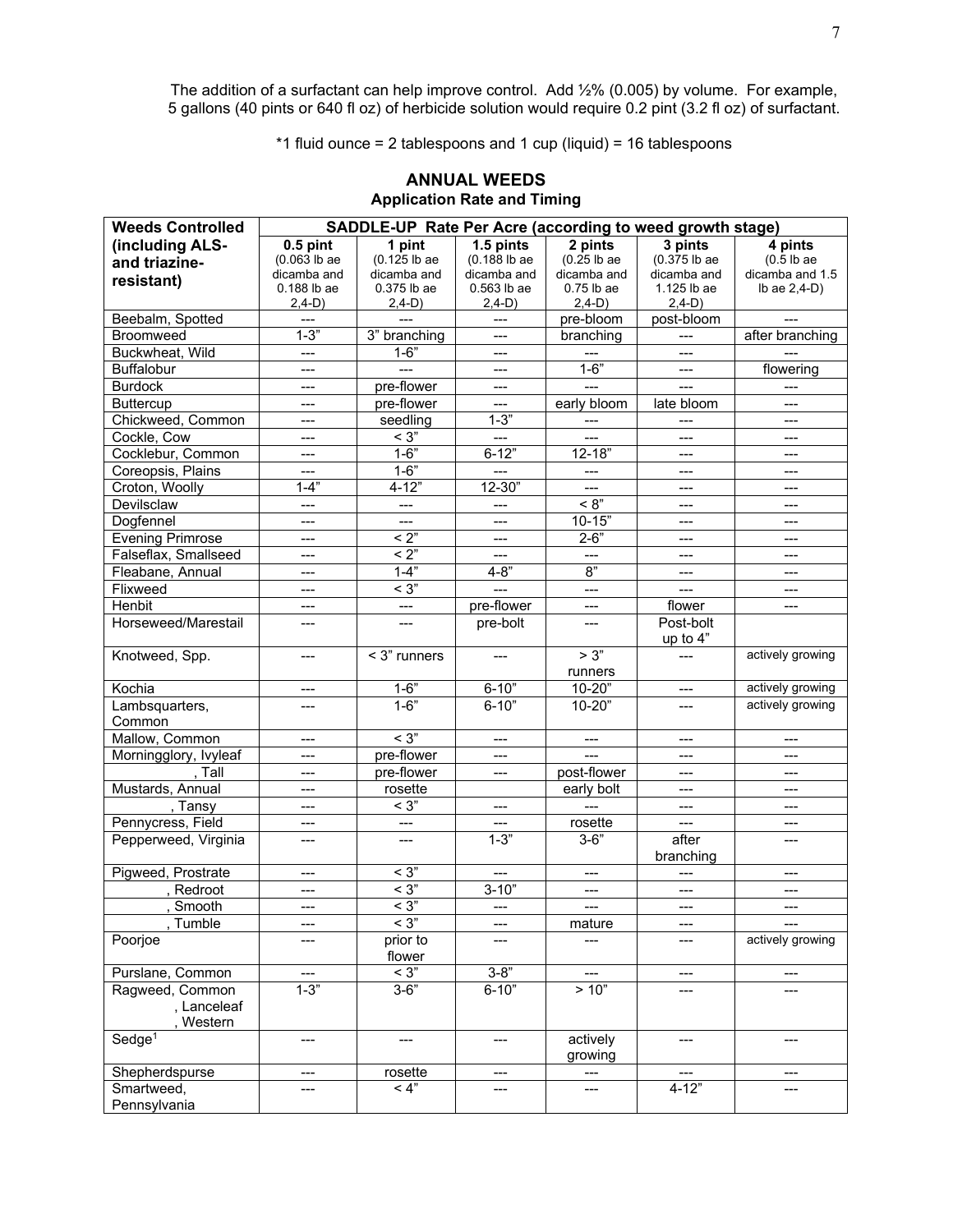| <b>Weeds Controlled</b>                                                                                                   | SADDLE-UP Rate Per Acre (according to weed growth stage) |               |                |               |                |                   |  |  |
|---------------------------------------------------------------------------------------------------------------------------|----------------------------------------------------------|---------------|----------------|---------------|----------------|-------------------|--|--|
| (including ALS-                                                                                                           | $0.5$ pint                                               | 1 pint        | 1.5 pints      | 2 pints       | 3 pints        | 4 pints           |  |  |
| and triazine-                                                                                                             | $(0.063$ lb ae                                           | (0.125 lb ae  | $(0.188$ lb ae | $(0.25$ lb ae | $(0.375$ lb ae | $(0.5$ lb ae      |  |  |
| resistant)                                                                                                                | dicamba and                                              | dicamba and   | dicamba and    | dicamba and   | dicamba and    | dicamba and 1.5   |  |  |
|                                                                                                                           | $0.188$ lb ae                                            | $0.375$ lb ae | $0.563$ lb ae  | $0.75$ lb ae  | $1.125$ lb ae  | $lb$ ae $2,4-D$ ) |  |  |
|                                                                                                                           | $2,4-D$ )                                                | $2.4-D$       | $2,4-D$ )      | $2,4-D$ )     | $2,4-D$ )      |                   |  |  |
| Sneezeweed, Bitter                                                                                                        | ---                                                      | $1 - 4"$      | prior to       | flower        |                |                   |  |  |
|                                                                                                                           |                                                          |               | flower         |               |                |                   |  |  |
| Sowthistle                                                                                                                |                                                          | rosette       |                | bolting       |                |                   |  |  |
| Sunflower                                                                                                                 |                                                          | $1 - 3"$      | $3 - 6"$       | $6 - 24"$     |                |                   |  |  |
| Thistle, Russian                                                                                                          | ---                                                      | ---           | ---            | rosette       | ---            | ---               |  |  |
| Velvetleaf                                                                                                                | ---                                                      | $\leq 6"$     | $6-20"$        | > 20"         | ---            | ---               |  |  |
| <sup>1</sup> For use in non-food/feed crop only. Adding crop oil concentrate has shown to improve performance on actively |                                                          |               |                |               |                |                   |  |  |
| growing annual sedge.                                                                                                     |                                                          |               |                |               |                |                   |  |  |

## **BIENNIAL and PERENNIAL WEEDS Application Rate and Timing**

|                                    | SADDLE-UP Rate Per Acre (according to weed growth stage) |                |                |                |                            |                    |  |
|------------------------------------|----------------------------------------------------------|----------------|----------------|----------------|----------------------------|--------------------|--|
| <b>Weeds Controlled</b>            | $0.5$ pint                                               | 1 pint         | 1.5 pints      | 2 pints        | 3 pints                    | 4 to 5.33 pints    |  |
|                                    | $(0.063$ lb ae                                           | (0.125 lb ae   | (0.188 lb ae   | $(0.25$ lb ae  | (0.375 lb ae               | (0.5 to 0.67 lb ae |  |
|                                    | dicamba and                                              | dicamba and    | dicamba and    | dicamba and    | dicamba and                | dicamba and 1.5    |  |
|                                    | $0.188$ lb ae                                            | 0.375 lb ae    | 0.563 lb ae    | $0.75$ lb ae   | 1.125 lb ae                | to 2.0 lb ae       |  |
|                                    | $2,4-D)$                                                 | $2,4-D)$       | $2,4-D)$       | $2,4-D)$       | $2,4-D)$                   | $2,4-D$ )          |  |
| Bindweed, Field                    | $---$                                                    | $---$          | ---            | $---$          |                            | actively           |  |
|                                    |                                                          |                |                |                |                            | growing            |  |
| Bittercress <sup>5</sup>           | $---$                                                    | $2 - 3"$       | $---$          | $---$          |                            | $---$              |  |
| Buckeye, species <sup>1</sup>      | $---$                                                    | $---$          | $---$          | $---$          | full leaf                  | ---                |  |
| Bullnettle <sup>2, 5</sup>         |                                                          | $---$          |                | flower         |                            | $---$              |  |
| Chicory                            | $---$                                                    | $---$          | $\overline{a}$ | $\overline{a}$ | early bolting              | $---$              |  |
| Clover, bur                        | $---$                                                    | $---$          | pre-flower     | $---$          |                            | $---$              |  |
| Dandelion, Common                  | $---$                                                    | rosette        | ---            | bolting        | $---$                      | $\overline{a}$     |  |
| Dewberry, Southern <sup>1</sup>    | $---$                                                    | $---$          | $\overline{a}$ | $---$          |                            | spring or fall     |  |
| Dock, Curly                        | ---                                                      | ---            | prior to       | $---$          | after bolting              |                    |  |
|                                    |                                                          |                | bolting        |                |                            |                    |  |
| Elderberry <sup>2</sup>            | $---$                                                    | $---$          |                | $---$          |                            | actively           |  |
|                                    |                                                          |                |                |                |                            | growing            |  |
| Goldenrod, Missouri                |                                                          |                | $---$          | $3 - 15"$      | flower                     |                    |  |
| Goldenweed,                        | $---$                                                    |                | $---$          |                |                            | actively           |  |
| Common                             |                                                          |                |                |                |                            | growing            |  |
| Groundsel, Texas                   | $---$                                                    | rosette        | post-bolting   | $---$          | $---$                      | $---$              |  |
| Honeysuckle, Hairy                 | $---$                                                    |                |                | $\overline{a}$ | spring or fall             |                    |  |
| Horsenettle, Carolina <sup>1</sup> | ---                                                      | $---$          |                | $\overline{a}$ |                            | flower or berry    |  |
| Ivy, Poison                        | $---$                                                    | $---$          | $---$          | after bloom    | $---$                      |                    |  |
| Knapweed, Black <sup>2</sup>       | $---$                                                    | ---            | ---            |                | $---$                      | actively           |  |
|                                    |                                                          |                |                |                |                            | growing            |  |
| , Russian <sup>2</sup>             | $---$                                                    | $---$          | $---$          | $---$          | ---                        | actively           |  |
|                                    |                                                          |                |                |                |                            | growing            |  |
| , Spotted                          | $---$                                                    | $\overline{a}$ | $---$          | $\overline{a}$ | $\overline{a}$             | actively           |  |
|                                    |                                                          |                |                |                |                            | growing            |  |
| Marshelder <sup>5</sup>            | ---                                                      | ---            | ---            | < 12"          | 12"/prebloo                | $\overline{a}$     |  |
|                                    |                                                          |                |                |                | m                          |                    |  |
| Mesquite                           | $---$                                                    | $---$          | $---$          | $---$          | $\overline{a}$             | 45-90 days         |  |
|                                    |                                                          |                |                |                |                            | after bud-break    |  |
| Milkweed <sup>1, 5</sup>           | $---$                                                    | $---$          | $---$          | pre-flower     | $\qquad \qquad \text{---}$ | flower             |  |
| Nightshade,                        | ---                                                      | ---            |                | full flower    | ---                        | $---$              |  |
| Silverleaf <sup>1</sup>            |                                                          |                |                |                |                            |                    |  |
| , $Black1$                         | $---$                                                    | ---            | $---$          | full flower    | ---                        | actively           |  |
|                                    |                                                          |                |                |                |                            | growing            |  |
| Persimmon, Eastern <sup>3</sup>    | ---                                                      | $---$          | ---            | $---$          | ---                        | actively           |  |
|                                    |                                                          |                |                |                |                            | growing            |  |
| <b>Prickly Lettuce</b>             | ---                                                      | ---            | ---            | rosette        | ---                        | actively           |  |
|                                    |                                                          |                |                |                |                            | growing            |  |
| Rabbitbrush <sup>2</sup>           | $---$                                                    | $---$          | $---$          | $---$          | $---$                      | actively           |  |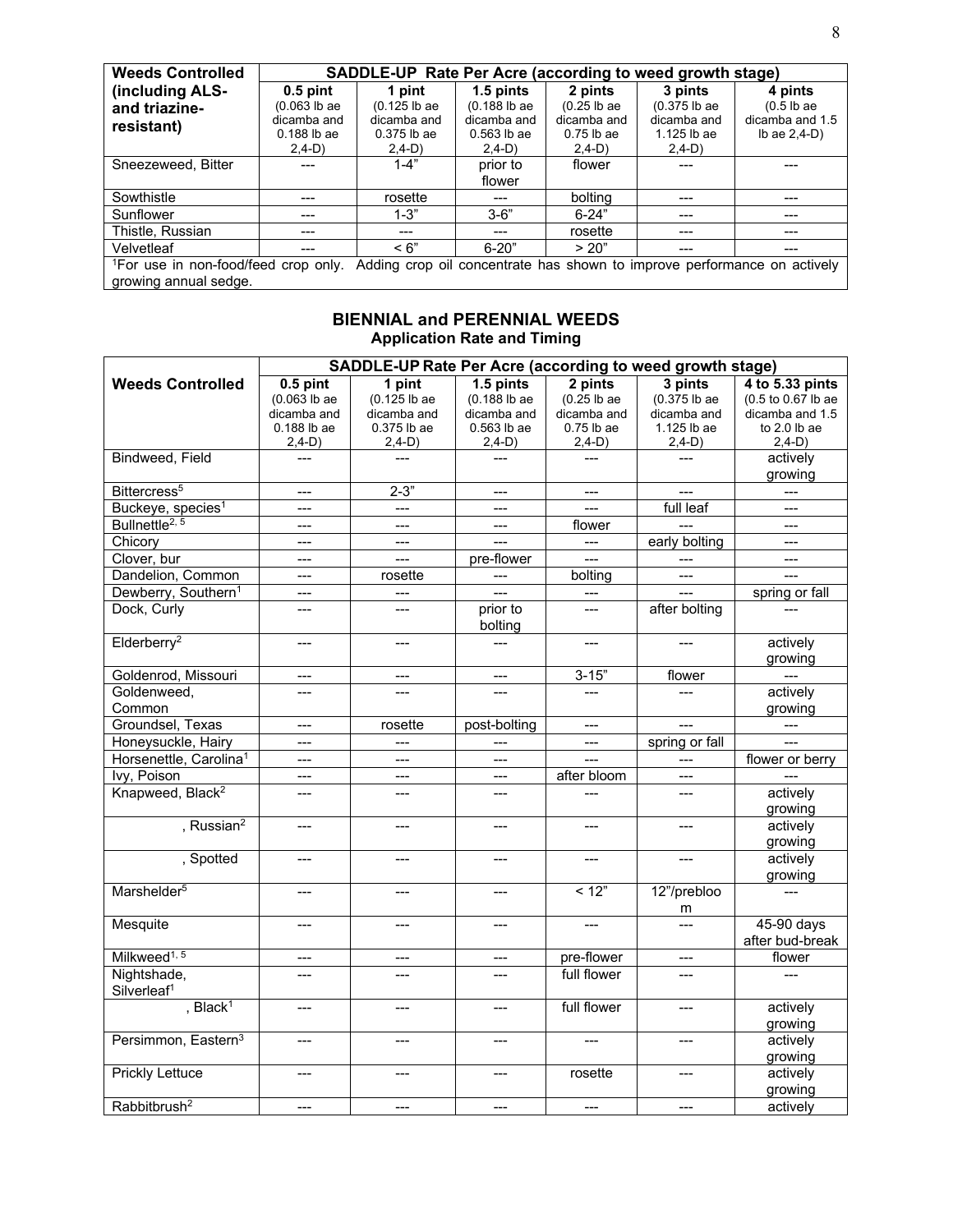|                                               | SADDLE-UP Rate Per Acre (according to weed growth stage) |              |                        |               |              |                    |  |  |
|-----------------------------------------------|----------------------------------------------------------|--------------|------------------------|---------------|--------------|--------------------|--|--|
| <b>Weeds Controlled</b>                       | $0.5$ pint                                               | 1 pint       | 1.5 pints              | 2 pints       | 3 pints      | 4 to 5.33 pints    |  |  |
|                                               | $(0.063$ lb ae                                           | (0.125 lb ae | (0.188 lb ae           | $(0.25$ lb ae | (0.375 lb ae | (0.5 to 0.67 lb ae |  |  |
|                                               | dicamba and                                              | dicamba and  | dicamba and            | dicamba and   | dicamba and  | dicamba and 1.5    |  |  |
|                                               | $0.188$ lb ae                                            | 0.375 lb ae  | $0.563$ lb ae          | $0.75$ lb ae  | 1.125 lb ae  | to $2.0$ lb ae     |  |  |
|                                               | $2,4-D)$                                                 | $2,4-D$ )    | $2,4-D$ )              | $2,4-D)$      | $2,4-D$ )    | $2,4-D$ )          |  |  |
|                                               |                                                          |              |                        |               |              | growing            |  |  |
| Ragwort, Tansy                                | ---                                                      | ---          |                        | rosette       | ---          | actively           |  |  |
|                                               |                                                          |              |                        |               |              | growing            |  |  |
| Redvine <sup>2</sup>                          | ---                                                      | ---          | ---                    | ---           | ---          | actively           |  |  |
|                                               |                                                          |              |                        |               |              | growing            |  |  |
| Sagebrush, Fringed <sup>2</sup>               | ---                                                      | ---          | ---                    | ---           |              | actively           |  |  |
|                                               |                                                          |              |                        |               |              | growing            |  |  |
| Smartweed                                     | ---                                                      | ---          | $---$                  | $---$         | ---          | actively           |  |  |
|                                               |                                                          |              |                        |               |              | growing            |  |  |
| Sorrel, Red                                   | ---                                                      | ---          | rosette                | bolting       | flower       | actively           |  |  |
|                                               |                                                          |              |                        |               |              | growing            |  |  |
| Sowthistle <sup>2</sup>                       | ---                                                      | ---          | $---$                  | ---           | ---          | actively           |  |  |
|                                               |                                                          |              |                        |               |              | growing            |  |  |
| Spurge, Leafy <sup>2</sup>                    | ---                                                      | ---          | ---                    | ---           | ---          | full leaf          |  |  |
| Tallow<br>Tree,                               | ---                                                      |              |                        |               |              | full leaf          |  |  |
| Chinese $4, 5, 6$                             |                                                          |              |                        |               |              |                    |  |  |
| Thistle, Bull                                 | ---                                                      | ---          | rosette                | bolting       | ---          | actively           |  |  |
|                                               |                                                          |              |                        |               |              | growing            |  |  |
| , Canada <sup>2</sup>                         | ---                                                      | ---          |                        |               | ---          | actively           |  |  |
|                                               |                                                          |              |                        |               |              | growing            |  |  |
| , Musk                                        | ---                                                      | ---          | $---$                  | rosette/bolti | ---          | ---                |  |  |
|                                               |                                                          |              |                        | ng            |              |                    |  |  |
| , Plumeless                                   | ---                                                      | ---          | rosette                | bolting       | ---          | ---                |  |  |
| Vetch, Hairy                                  | ---                                                      | $1 - 4"$     | $4 - 8"$               | 8" full       | ---          | ---                |  |  |
|                                               |                                                          |              |                        | flower        |              |                    |  |  |
| Yankeeweed                                    | ---                                                      | ---          | $\qquad \qquad \cdots$ | $10 - 18$     | ---          | rosette            |  |  |
| Yellow Starthistle <sup>1</sup>               | ---                                                      | ---          | ---                    | ---           | ---          | rosette            |  |  |
| <sup>1</sup> May require repeat applications. |                                                          |              |                        |               |              |                    |  |  |

2Listed rate provides top growth suppression only.

<sup>3</sup>For improved root kill or woody species such as mesquite and eastern persimmon, spray 4 pints (0.5 lb ae dicamba<br>and 1.5 lb ae 2.4-D) of **SADDLE-UP** per acre each vear for 3 consecutive vears.

<sup>4</sup>A second application may be required the following growing season under dense populations.

5Not for use in California.

6Treat with 4 pints (0.5 lb ae dicamba and 1.5 lb ae 2,4-D) of **SADDLE-UP** per acre after full leaf but before leaves develop a heavy cuticle (waxy covering) in periods of extreme heat or drought stress.

## **ADDITIVES**

For improved burndown of emerged weeds, surfactants and/or low use rate of liquid fertilizers (28-0-0, 32-0-0), or crop oil concentrate may be used with **SADDLE-UP** or **SADDLE-UP** tank mixes applied after weeds have emerged. Crop oil concentrate is for non-food/feed crop uses only. Do not apply to tank mixes that include ammonium sulfate or crop oil concentrate for application to any food/feed crop use listed on this label. For food/feed crop uses, do not use liquid fertilizers that contain ammonium sulfate (AMS) as a source of nitrogen as tolerances in commodities derived from the crop may contain residues that exceed established tolerances. Consult your local WINFIELD SOLUTIONS, LLC representative for recommendations for your area. For additional information, refer to the **Compatibility Test for Mix Components** section of this label.

#### **Oil Concentrate**

A crop oil concentrate must contain either a petroleum or vegetable oil base and must meet all of the following criteria: be nonphytotoxic, contain only EPA-exempt ingredients, provide good mixing quality in the jar test and be successful in local experience.

The exact composition of suitable products will vary; however, vegetable and petroleum oil concentrates should contain emulsifiers to provide good mixing quality. Highly refined vegetable oils have proven more satisfactory than unrefined vegetable oils. Winfield Solutions recommends the use of Council of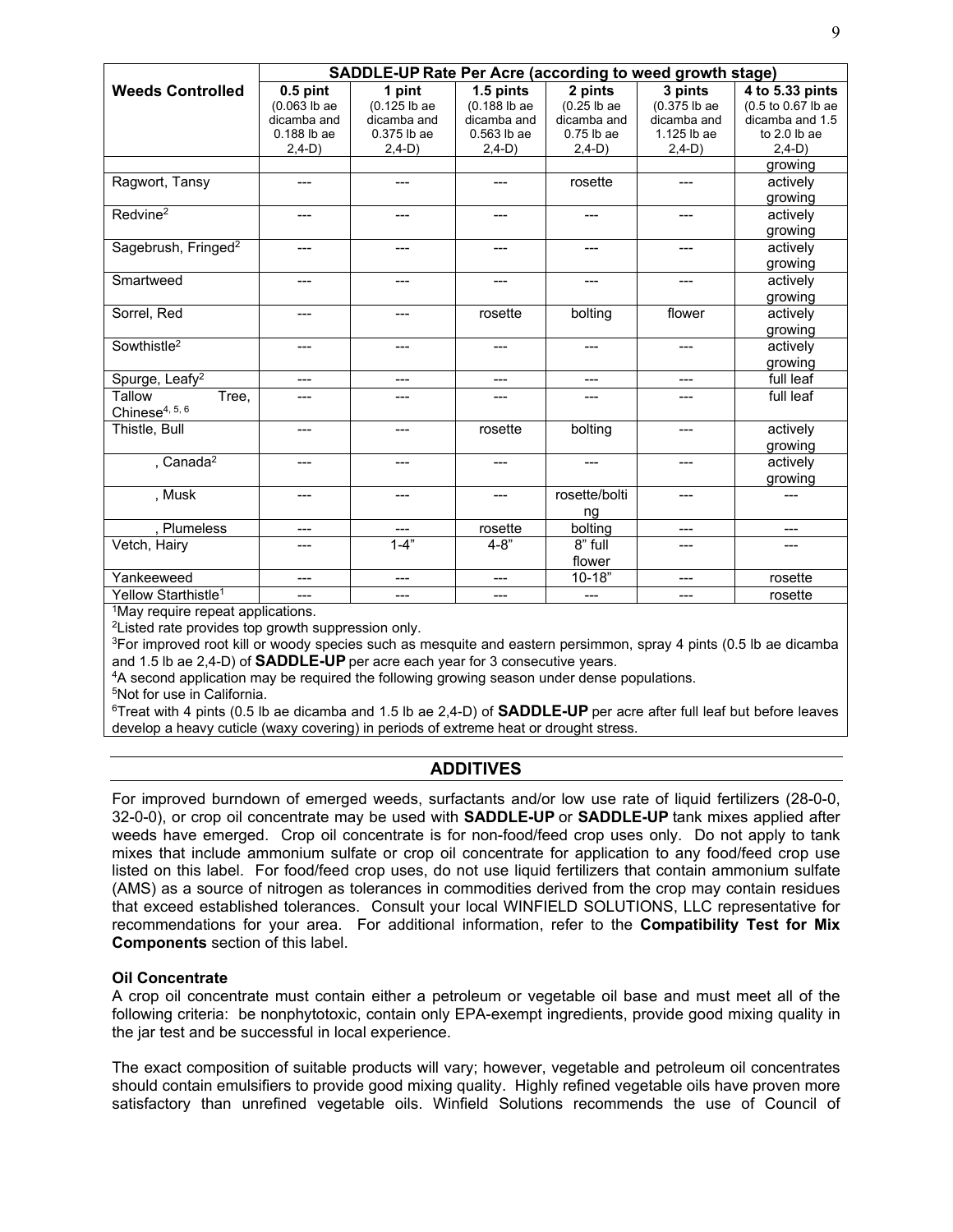Producers and Distributors of Agrotechnology certified crop oil concentrates. For additional information, refer to the **Compatibility Test for Mix Components** section of this label.

#### **Mix Components**

Adjuvants containing crop oil concentrates may be used for preplant, pre-emergence and between cropping applications. Do not use crop oil concentrate for postemergence applications in food/feed crops (i.e., sorghum, grass (hay or silage), pastures, rangeland, sugarcane and wheat).

#### **Nitrogen Source**

**Sprayable Liquid fertilizers:** Use one quart of sprayable liquid fertilizers (28-0-0, 32-0-0) per acre. Do not use brass or aluminum nozzles when spraying fertilizers.

#### **Nonionic Surfactant**

The standard label recommendation is 2-4 pints of an 80% active nonionic spray surfactant per 100 gallons of water. For certain weeds, use a higher spray surfactant rate. When an adjuvant is to be used with this product, Winfield Solutions, LLC recommends the use of a Council of Producers and Distributors of Agrotechnology certified adjuvant.

| <b>Additive Rate Per Acre</b>                 |                           |  |  |  |  |  |
|-----------------------------------------------|---------------------------|--|--|--|--|--|
| <b>Additive</b>                               | <b>Rate Per Acre</b>      |  |  |  |  |  |
| Nonionic Surfactant                           | 2-4 pints per 100 gallons |  |  |  |  |  |
| Sprayable liquid fertilizers (28-0-0, 32-0-0) | 2-4 quarts                |  |  |  |  |  |
| Crop Oil Concentrate                          | 1 quart*                  |  |  |  |  |  |

## **TANK MIXING INFORMATION**

Unless otherwise prohibited on this label or the label of an intended tank mix product, this product may be applied in combination with any herbicide registered for the same crop, timing, and method of application.

It is the pesticide user's responsibility to ensure that all products are registered for the intended use. Read and follow the applicable restrictions and limitations and directions for use on all product labels involved in tank mixing. Users must follow the most restrictive directions for use and precautionary statements of each product in the tank mixture.

To the extent consistent with applicable law, LIABILITY FOR CROP INJURY RESULTING FROM A TANK MIXTURE NOT SPECIFIED ON THIS LABEL OR SUPPLEMENTAL LABELING DISTRIBUTED FOR **SADDLE-UP** IS SPECIFICALLY DISCLAIMED BY WINFIELD SOLUTIONS, LLC.

**SADDLE-UP** + glyphosate (various formulations) may be used on all approved crops, use sites and use patterns, approved on both labels.

#### **Compatibility Test for Mix Components**

Always perform a compatibility test before mixing components. For 20 gallons per acre spray volume, use 3.33 cups (800 mL) of water. For other spray volumes, adjust accordingly. Only use water from the intended source at the source temperature. Add components in the sequence indicated in the **Mixing Order** using 2 teaspoons for each pound or 1 teaspoon for each pint of the specified label rate per acre. Always cap the jar and invert 10 cycles between component additions.

When the components have all been added to the jar, let the solution stand for 15 minutes. Evaluate the solution for uniformity and stability. The spray solution should not have free oil on the surface, nor fine particles that precipitate to the bottom, nor thick (clabbered) texture. If the spray solution is not compatible, repeat the compatibility test with the addition of a suitable compatibility agent. If the solution is then compatible, use the compatibility agent as directed on its label. If the solution is still incompatible, do not mix the ingredients in the same tank.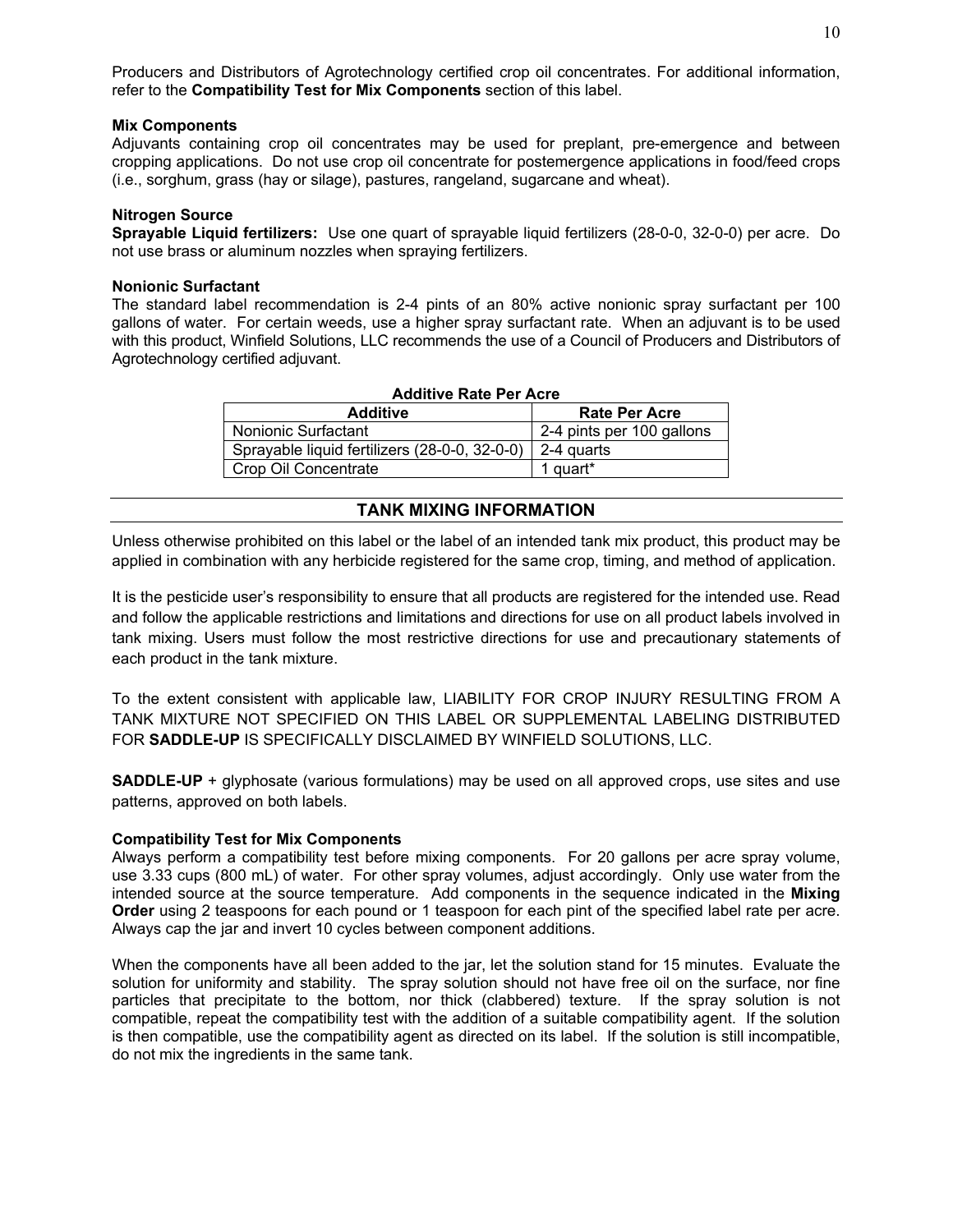#### **Mixing Order**

If an inductor is used, rinse it thoroughly after each component has been added. Maintain constant agitation during application.

- 1. Water\* Begin by agitating a thoroughly clean sprayer tank half full of clean water.
- 2. Agitation Maintain constant agitation throughout mixing and application.
- 3. Products in PVA bags Place any product contained in water-soluble PVA bags into the mixing tank. Wait until all water-soluble PVA bags have fully dissolved and the product is evenly mixed in the spray tank before continuing.
- 4. Water-dispersible products (such as dry flowables, wettable powders, suspension concentrates, or suspo-emulsions).
- 5. Water-soluble products (such as **SADDLE-UP**).
- 6. Emulsifiable concentrates (such as oil concentrate when applicable).
- 7. Water-soluble additives (such as liquid fertilizers (28-0-0, 32-0-0) when applicable).
- 8. Remaining quantity of water.

\*If sprayable fluid fertilizer is used as the carrier, **SADDLE-UP** must be diluted with a minimum of 5 parts water to 1 part **SADDLE-UP**. Then add 0.25-0.05% volume/volume of a nonionic surfactant to the dilution before adding it to the sprayable fluid fertilizer to reduce the concern for compatibility problems with this mix. Always perform the **Compatibility Test** before mixing into the spray tank. Also, when using a sprayable fluid fertilizer as the carrier, any product contained in PVA bags must first be completely dissolved in water before the contents can be added to the fertilizer mix.

#### **ROTATIONAL CROP RESTRICTIONS**

The interval between application and planting a rotational crop is provided in the Plant Back Intervals table, below. Always exclude counting days when the ground is frozen. Planting at intervals less than specified below may result in crop injury. Moisture is essential for the degradation of this herbicide in soil. If dry weather prevails, use cultivation to allow herbicide contact with moist soil.

| <b>CROP</b>                                         | <b>MINIMUM DAYS PLANT BACK INTERVAL</b><br>(Areas $>1/2$ " rainfall or irrigation<br>after application.) <sup>1</sup> |                     |                   |               |                    |                     | <b>MINIMUM DAYS PLANT BACK INTERVAL</b><br>(Areas $\leq 1/2$ " rainfall or irrigation<br>after application.) |               |
|-----------------------------------------------------|-----------------------------------------------------------------------------------------------------------------------|---------------------|-------------------|---------------|--------------------|---------------------|--------------------------------------------------------------------------------------------------------------|---------------|
|                                                     | $\leq$ 1<br>pint/A                                                                                                    | $>1 - 2$<br>pints/A | $>2-3$<br>pints/A | >3<br>pints/A | $\leq$ 1<br>pint/A | $>1 - 2$<br>pints/A | $>2-3$<br>pints/A                                                                                            | >3<br>pints/A |
| Corn (field<br>and pop) $2$                         | 7                                                                                                                     | 21                  | 21                | 120           | 30                 | 60                  | 120                                                                                                          | 120           |
| Cotton                                              | 21                                                                                                                    | 45                  | 45                | 120           | 30                 | 90                  | 90                                                                                                           | 120           |
| Barley,<br>oats, wheat<br>and other<br>small grains | 10                                                                                                                    | 20                  | 30                | 120           | 10                 | 20                  | 30                                                                                                           | 120           |
| Sorghum                                             | 14                                                                                                                    | 21                  | 21                | 120           | 30                 | 60                  | 60                                                                                                           | 120           |
| Soybean                                             | Refer to "PREPLANT<br>APPLICATION DIRECTIONS FOR<br><b>BROADLEAF CONTROL IN</b><br>CROPLAND ROTATED TO<br>SOYBEANS".  |                     | 120 <sup>3</sup>  | 45            | 90                 | 90                  | 120                                                                                                          |               |
| Sugarcane                                           | May be planted within 29 days of application.                                                                         |                     |                   |               |                    |                     | May be planted within 29 days of application.                                                                |               |
| All Other<br>Crops                                  | 120                                                                                                                   | 120                 | 120               | 120           | 120                | 120                 | 120                                                                                                          | 120           |

#### **PLANT BACK INTERVALS (DAYS)**

1NOTE: A cumulative ½ inches of rainfall or irrigation must occur in 2 or less rainfalls and/or irrigations before calculating plantback interval.

2Make only one Corn preplant application per crop cycle.

3For application of >2.67 pints/A to 3 pints/A, the interval is 45 days.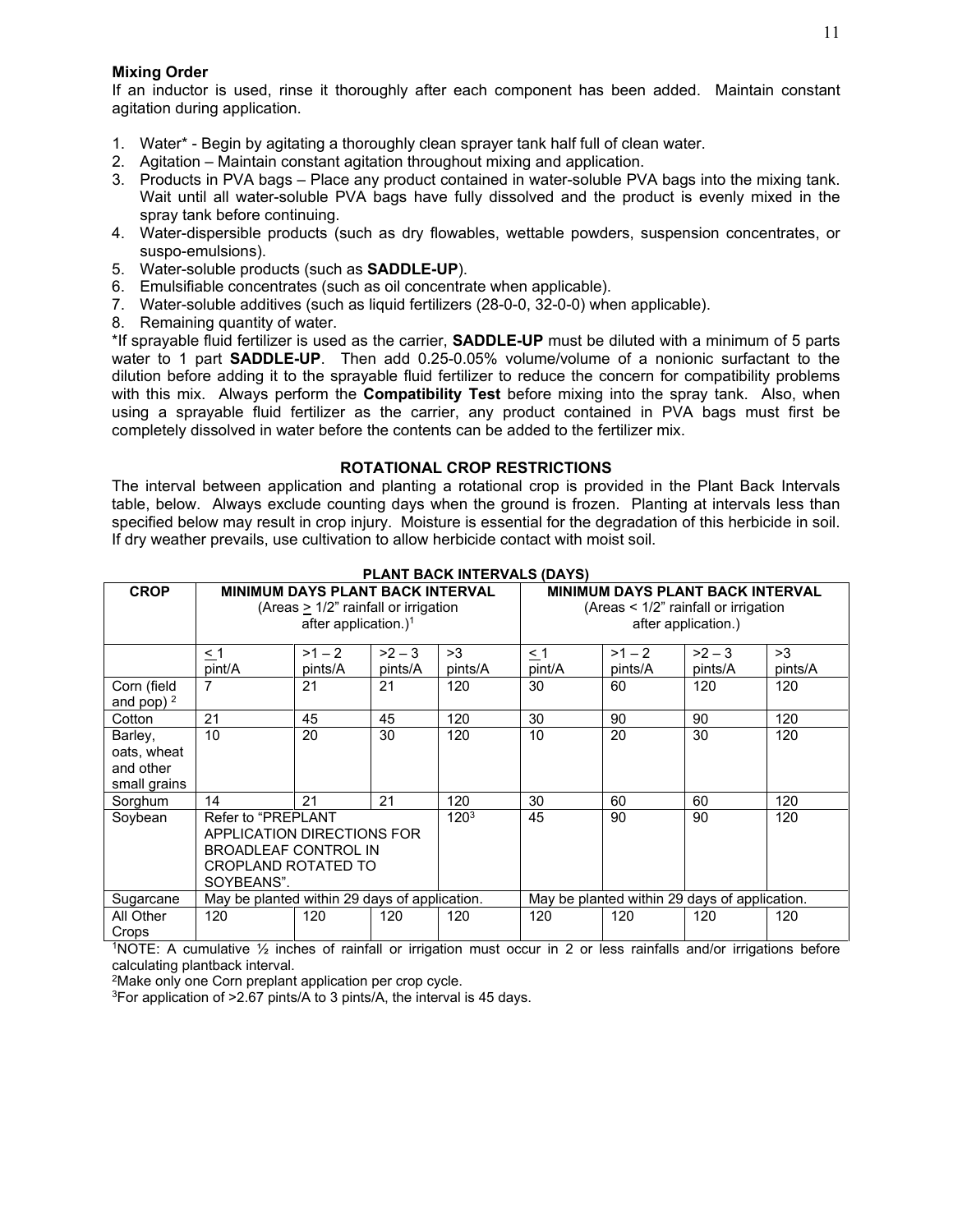## **FOOD/FEED/FIBER CROP-SPECIFIC INFORMATION**

## **PASTURES, RANGELAND AND GRASS (HAY, SILAGE)**

**SADDLE-UP** may be used on pasture (including pasture grown for hay), rangeland and grass grown for hay or silage.

Refer to the **ANNUAL WEEDS** and **BIENNIAL and PERENNIAL WEEDS** Application Rate and Timing tables for rate selection based on targeted weed or brush species. Some weed species will require tank mixes for adequate control. Rates above **4 pints** (0.5 lb ae dicamba and 1.5 lb ae 2,4-D) of **SADDLE-UP** per acre are for spot treatments only. Retreatments may be made as needed; however, do not exceed a total of **10.67 pints** (1.33 lb. ae dicamba and 4.0 lb ae 2,4-D) of **SADDLE-UP** per treated acre during a growing season.

**SADDLE-UP** uses described in this situation also pertain to small grains (such as barley, corn, forage sorghum, oats, rye, sudangrass or wheat) grown for pasture, hay, and silage only. Newly seeded areas, including small grains grown for pasture or hay, may be injured if rates of **SADDLE-UP** greater than **2 pints** (0.25 lb ae dicamba and 0.75 lb ae 2,4-D) per acre are applied.

In newly established hybrid Bermudagrass, Pangolagrass, and stargrasses (*Cynodon spp*.), use **1 to 2 quarts** (0.25 to 0.5 lb ae dicamba and 0.75 to 1.5 lb ae 2,4-D) of **SADDLE-UP** per acre to control or suppress weeds after planting vegetative propogules (stolens) of hybrid bermudagrasses. In addition to the weeds listed in the ANNUAL and BIENNIAL and PERENNIAL WEEDS tables, this rate of **SADDLE-UP** will control or suppress annual sedges, broadleaf signalgrass, crabgrass, and goosegrass. Best results will be obtained if **SADDLE-UP** is applied at the germinating stage of weeds. Under favorable conditions, this is usually 7-10 days after planting these grasses. Reduced control can be expected if weeds are allowed to reach 1" in height before application or if germination of weeds occurs 10 days after application.

Do not use on bentgrass, susceptible grass pastures (such as carpetgrass, buffalograss or St. Augustine grass), lespedeza, wild winter peas, vetch, clover and alfalfa pastures as injury will occur.

When perennial weeds are reaching maturity, mowing and allowing some regrowth will enhance control. Difficult to control weeds and brush may require repeat application.

For pasture renovations, wait 3 weeks per quart per acre of **SADDLE-UP** used before interseeding or injury may occur.

If grasses are grown for seed or for seed-down purposes, do not apply after grass reaches the joint stage.

#### **Grazing and feeding restrictions - Non-lactating animals**

Remove meat animals from treated areas 30 days prior to slaughter. There is no waiting period between treatment and grazing for non-lactating animals.

#### **Grazing and feeding restrictions - Lactating animals**

Do not graze lactating dairy animals within 7 days of treatment.

**Dry hay and silage -** Treated grasses may be harvested for dry hay or silage but do not harvest within 7 days of treatment.

**Pasture and Rangeland Tank Mixes: SADDLE-UP** may be applied in tank mixes with one or more of the following herbicides: Metsulfuron-methyl, Triasulfuron.

#### **Pasture and Rangeland Restrictions:**

- For susceptible annual and biennial broadleaf weeds: Use **2.67 pints** (0.33 lb ae dicamba and 1.0 lb ae 2,4-D) product/acre per application.
- For moderately susceptible biennial and perennial broadleaf weeds: Use **2.67 to 5.33 pints** (0.33 to 0.67 lb ae dicamba and 1.0 to 2.0 lb ae 2,4-D) product/acre per application.
- For difficult to control weeds and woody plants: Use **5.33 pints** (0.67 lb ae dicamba and 2.0 lb ae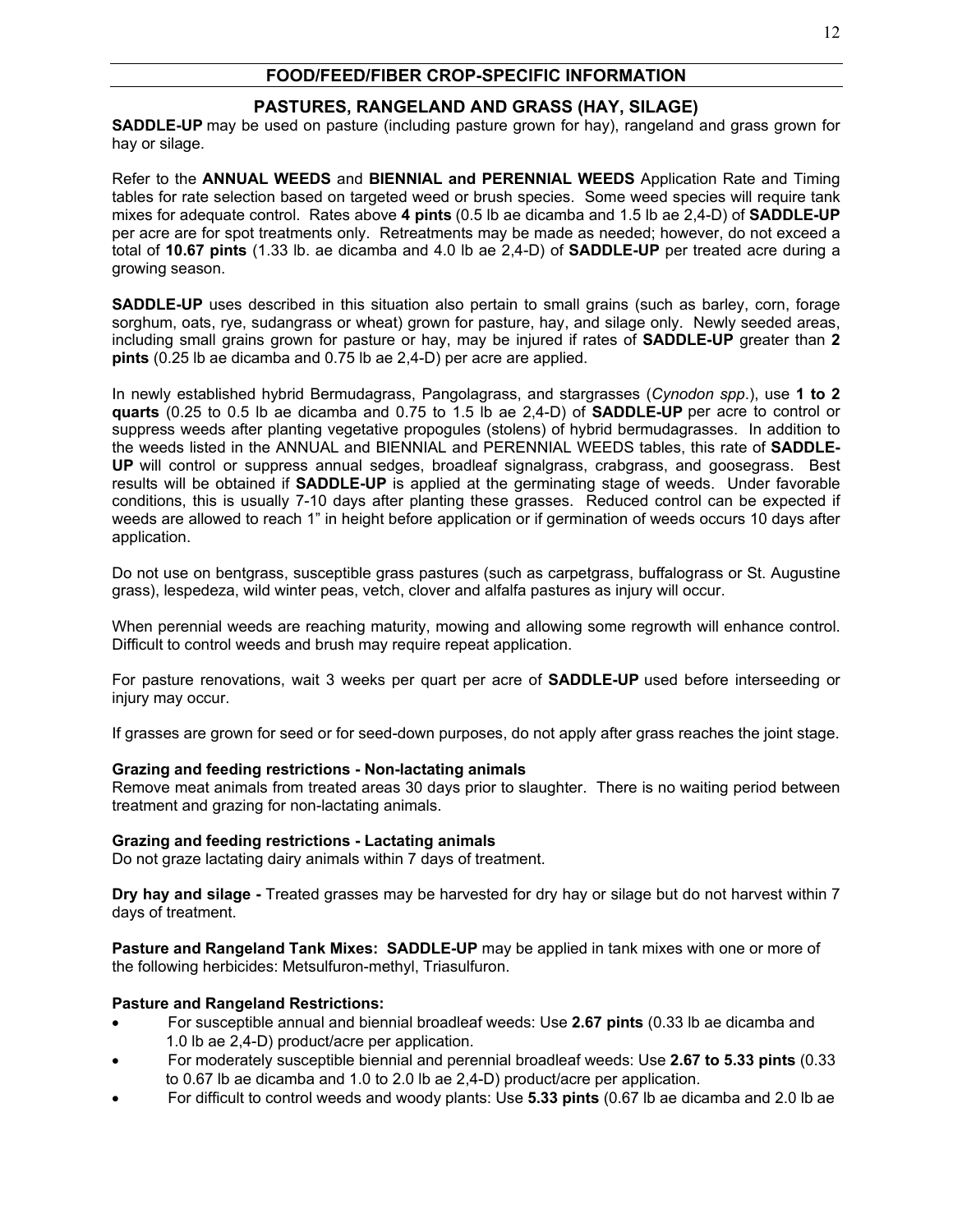2,4-D) product/acre per application.

- For spot treatment: Use **5.33 pints** (0.67 lb ae dicamba and 2.0 lb ae 2,4-D) product/acre.
- Maximum of two applications per year.
- Maximum of **10.67 pints** (1.33 lb ae dicamba and 4.0 lb ae 2,4-D) product/acre per year.
- Minimum of 30 days between applications.
- If grass is to be cut for hay, Agricultural Use Requirements for Worker Protection Standard are applicable.

**SADDLE-UP** contains 0.125 lb ae dicamba per pint. When applying with other dicamba-containing products, do not exceed a total of 1.0 lb ae dicamba per acre per application or 2.0 lb ae dicamba per year. **SADDLE-UP** contains 0.375 lb ae 2,4-D per pint. When applying with other 2,4-D containing products, do not exceed a combined total of 2 lb ae 2,4-D per acre per application or 4 lb ae 2,4-D per acre per year.

#### **SORGHUM**

#### **Rates and Timings**

Apply **1 pint** (0.125 lb ae dicamba and 0.375 lb ae 2,4-D) of **SADDLE-UP** per acre to sorghum in the 3-5 leaf stage (4-8" tall). Apply **SADDLE-UP** when weeds are small (less than 3" tall) for best performance.

Applications of **SADDLE-UP** to sorghum during periods of rapid growth may result in temporary leaning of plants or rolling of leaves. These effects are usually outgrown within 10 to 14 days. Sorghum growing under conditions of stress such as high moisture, low fertility, and abnormal temperature may be more sensitive to applications of **SADDLE-UP**.

If sorghum is grown for pasture, hay or silage, refer to the **Pasture and Rangeland** section of the **Food/Feed Crop-Specific Information** section of this label for livestock grazing and feeding restrictions.

#### **Sorghum Restrictions:**

- Do not apply **SADDLE-UP** to sorghum grown for seed production.
- The preharvest interval (PHI) is 30 days.
- Do not permit meat or dairy animals to consume treated crop as fodder or forage for 30 days following application.
- Do not graze or feed treated sorghum forage or silage prior to mature grain stage.
- Do not use surfactants or oils with postemergence applications of **SADDLE-UP** on sorghum crops.
- Do not use **SADDLE-UP** if the potential for sorghum injury is not acceptable.
- Do not make more than one postemergence application per crop cycle.
- Do not apply more than 1 pint (0.125 lb ae dicamba and 0.375 lb ae 2,4-D) of **SADDLE-UP**/acre per application.

**SORGHUM Tank Mixes: SADDLE-UP** may be applied in tank mixes with one or more of the following herbicides: Atrazine, Bromoxynil, Bentazon, Quinclorac, Prosulfuron, Halosulfuron-methyl.

It is the pesticide user's responsibility to ensure that all products are registered for the intended use. Read and follow the applicable restrictions and limitations and directions for use on all product labels involved in tank mixing. Users must follow the most restrictive directions for use and precautionary statements of each product in the tank mixture.

#### **SUGARCANE**

Applications of **SADDLE-UP** can be made any time after the weeds have emerged and are actively growing but prior to the close-in stage of sugarcane. When possible, direct the spray beneath the sugarcane canopy in order to minimize the likelihood of crop injury. The use of directed sprays will also aid in maximizing spray coverage of weed foliage. Application rates and timing are given below. Use the higher level of listed rate ranges when treating dense vegetative growth.

• For control of listed ANNUAL broadleaf weeds, apply **2 pints** (0.25 lb ae dicamba and 0.75 lb ae 2,4- D) of **SADDLE-UP** per treated acre.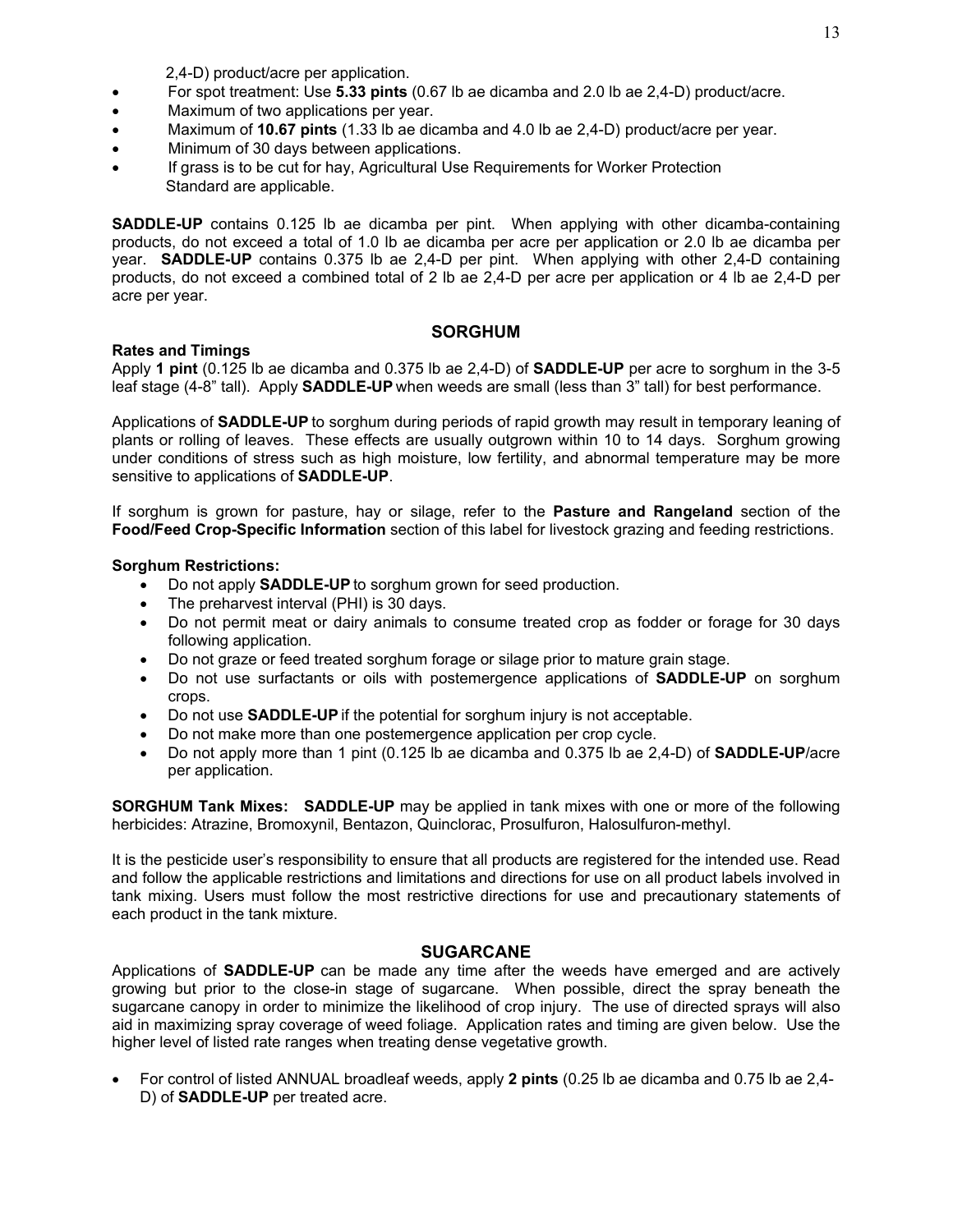#### **Sugarcane Restrictions:**

- The preharvest interval (PHI) is 87 days.
- Do not harvest cane prior to crop maturity.
- Do not apply more than **10.67 pints** (1.33 lb ae dicamba and 4.0 lb ae 2,4-D)/acre per crop cycle.
- Preemergence Application:
	- Limited to one application per crop cycle.
	- Maximum of **5.33 pints** (0.67 lb ae dicamba and 2 lb ae 2,4-D) product/acre per application.
- Postemergence Application:
	- Limited to one application per crop cycle.
	- Maximum of **5.33 pints** (0.67 lb ae dicamba and 2 lb ae 2,4-D) product/acre per application.

**SUGARCANE Tank Mixes: SADDLE-UP** may be tank mixed with one or more of the following herbicides: Asulam, Atrazine, Ametryn, Metribuzin, Terbacil.

It is the pesticide user's responsibility to ensure that all products are registered for the intended use. Read and follow the applicable restrictions and limitations and directions for use on all product labels involved in tank mixing. Users must follow the most restrictive directions for use and precautionary statements of each product in the tank mixture.

#### **WHEAT**

#### **(Fall and Spring-seeded)**

If small grains are grown for pasture or hay only, refer to the **Pastures, Rangeland and Grass (Hay, Silage)** section of this label.

#### **EARLY SEASON, POSTEMERGENT APPLICATIONS**

**Spring-seeded Wheat:** Early season, postemergent applications to spring-seeded wheat must be made after tillering and before wheat reaches the 6-leaf stage. Apply **0.5 to 1 pint** (0.063 to 0.125 lb ae dicamba and 0.188 to 0.375 lb ae 2,4-D) of **SADDLE-UP** per acre.

**Fall-seeded Wheat:** Early season, postemergent applications to fall-seeded wheat must be made after tillering and prior to the jointing stage. Apply **0.5 to 1 pint** (0.063 to 0.125 lb ae dicamba and 0.188 to 0.375 lb ae 2,4-D) of **SADDLE-UP** per acre unless using the wheat specific program noted below.

For early developing wheat varieties such as TAM 107, Madison, or Wakefield, make applications prior to the jointing stage.

#### **Specific use program for fall-seeded wheat only:**

Up to 1.33 pints of **SADDLE-UP** per acre may be applied on fall-seeded wheat after the wheat begins to tiller for suppression of perennial weeds, such as field bindweed. Applications may be made in the fall following a frost but before a killing freeze. Periods of extending stresses such as cold and wet weather may enhance the possibility of crop injury. For fall applications only. Do not use if the potential for crop injury is not acceptable.

#### **PREHARVEST APPLICATIONS**

**SADDLE-UP** can be used to control weeds that may interfere with harvest of wheat. Apply up to **1.33 pints** (0.166 lb ae dicamba and 0.5 lb ae 2,4-D) of **SADDLE-UP** per acre as a broadcast or spot treatment to annual broadleaf weeds when wheat is in the hard dough stage and the green color is gone from the nodes (joints) of the stem. Best results will be obtained if application can be made when weeds are actively growing but before weeds canopy.

Do not use preharvest-treated wheat for seed unless a germination test is performed on the seed with an acceptable result of 95% germination or better.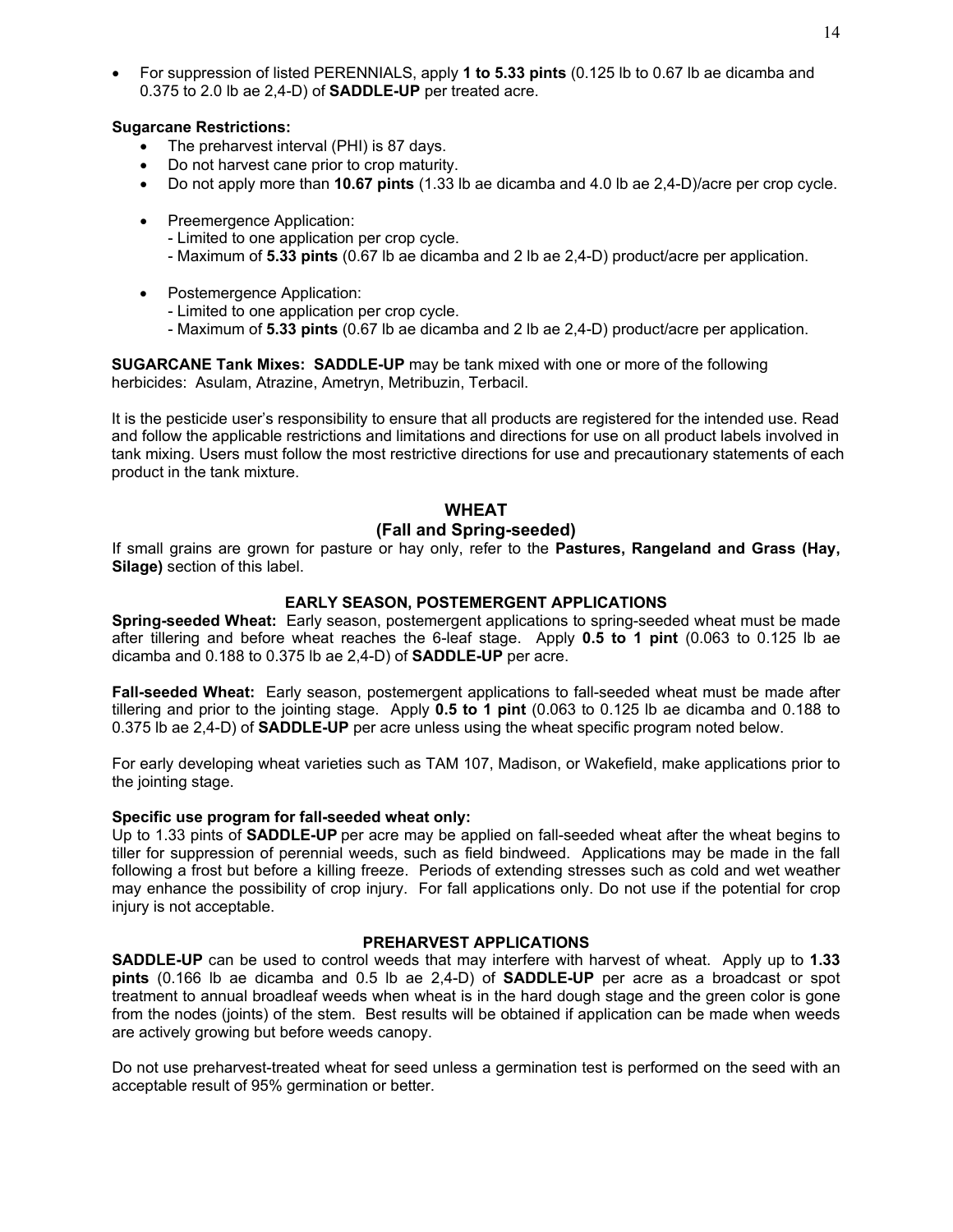For control of additional broadleaf weeds or grasses, **SADDLE-UP** may be tank mixed with other herbicides such as Metsulfuron-methyl or Glyphosate, that are registered for preharvest use in wheat.

#### **Wheat Restrictions:**

- Do not graze or harvest for livestock feed prior to crop maturity.
- Do not use **SADDLE-UP** in wheat underseeded with legumes.
- Preharvest interval (PHI) is 14 days.
- Limited to one postemergent and one preharvest application only.
- Do not apply more than **2.66 pints** (0.292 lb ae dicamba and 0.875 lb ae 2,4-D) product/acre per crop cycle.
- Preharvest use of **SADDLE-UP** is not currently registered in California.

#### **WHEAT Tank Mixes**

For control of grasses or additional broadleaf weeds, **SADDLE-UP** may be tank mixed with one or more of the herbicides listed below. It is the pesticide user's responsibility to ensure that all products are registered for the intended use. Read and follow the applicable restrictions and limitations and directions for use on all product labels involved in tank mixing. Users must follow the most restrictive directions for use and precautionary statements of each product in the tank mixture.

| Bromoxynil                 | MCPA                            | Triasulfuron <sup>1</sup>          |
|----------------------------|---------------------------------|------------------------------------|
| Carfentrazone-ethyl        | Metribuzin <sup>2</sup>         | Thifensulfuron-methyl <sup>1</sup> |
| Chlorsulfuron <sup>1</sup> | Metsulfuron-methyl <sup>1</sup> | Tribenuron-methyl <sup>1</sup>     |
| Clopyralid                 | Prosulfuron <sup>1</sup>        | $2,4$ -D Amine <sup>3</sup>        |

1Do not use low rates of sulfonylurea herbicides on more mature weeds or on dense vegetative growth. 2Tank mixes with metribuzin are for use in fall-seeded wheat only.

<sup>3</sup>**SADDLE-UP** contains 0.375 lb ae 2,4-D per pint. When applying with other 2,4-D containing products, do not exceed a combined total of 1.0 lb ae 2,4-D per acre per application. Application rates greater than 0.5 lb ae 2,4-D/A may cause injury to wheat.

## **BETWEEN CROP APPLICATIONS, CONSERVATION RESERVE PROGRAMS, GENERAL FARMSTEAD AND FALLOW SYSTEMS**

These uses are considered Food/Feed Crops when harvested, grazed or foraged. Refer to the **ADDITIVES** section for information on adjuvant restrictions and the **NON-FOOD/FEED USE (LAND NOT HARVESTED, GRAZED OR FORAGED) – SPECIFIC INFORMATION** section for specific use directions.

**Restrictions:** 

- Refer to **ROTATIONAL CROP RESTRICTIONS** for appropriate pre-plant application intervals.
- Limited to 2 applications per year.
- Maximum of **5.33 pints** (0.67 lb ae dicamba and 2 lb ae 2,4-D) product/acre per application.
- Minimum of 30 days between applications.

## **NON-FOOD/FEED USE (LAND NOT HARVESTED, GRAZED OR FORAGED) – SPECIFIC INFORMATION**

## **Between Crop Applications**

#### **PREPLANT DIRECTIONS (POSTHARVEST, FALLOW, CROP STUBBLE, SET-ASIDE) FOR BROADLEAF WEED CONTROL:**

**SADDLE-UP** can be applied either postharvest in the fall, spring, or summer during the fallow period or to crop stubble/set-aside acres. Apply **SADDLE-UP** as a broadcast or spot treatment to emerged and actively growing weeds after crop harvest (postharvest) and before a killing frost or in the fallow cropland or crop stubble the following spring or summer. To aid in suppressing certain perennial or biennial broadleaf weeds (including cotton regrowth), this product may be applied either alone or in combination with other registered herbicides. For cotton regrowth, apply **1.2 to 5.33 pints** of **SADDLE-UP** (0.15 to 0.67 lb ae dicamba and 0.45 to 2.0 lb ae 2,4-D) per acre.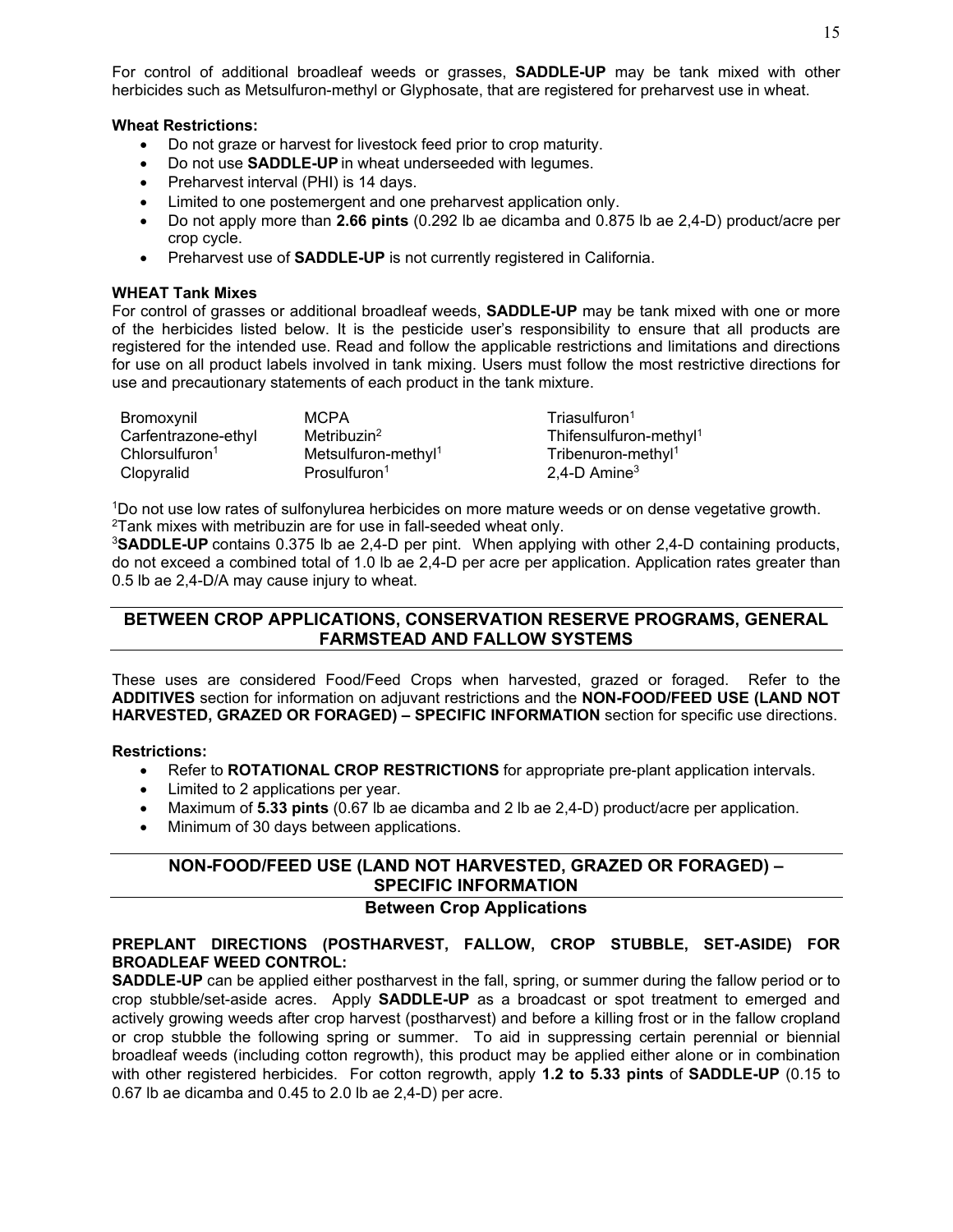Refer to **ROTATIONAL CROP RESTRICTIONS** for the required interval between application and planting to prevent crop injury.

#### **Rates and Timings:**

If applying **SADDLE-UP** prior to planting cotton, soybeans, or wheat, see pre-plant application directions, restrictions and limitations specific to cotton, soybeans, and wheat below. Otherwise, apply 0.5 - 5.33 pints of **SADDLE-UP** per acre. Refer to the **ANNUAL WEEDS** and **BIENNIAL AND PERRENIAL WEEDS Application Rate and Timing** tables to determine the use rates for specific targeted weed species. Retreatments may be made as needed; however, do not exceed a total of 8 pints of **SADDLE-UP** (1.0 lb ae dicamba and 3.0 lb ae 2,4-D) per treated acre during a growing season. For best performance, apply **SADDLE-UP** when annual weeds are less than 6" tall, when biennial weeds are in the rosette stage and to perennial weed regrowth in late summer or fall following a mowing or tillage treatment. The most effective control of upright perennial broadleaf weeds such as Canada thistle and Jerusalem artichoke occurs if **SADDLE-UP** is applied when the majority of weeds have at least 4-6" of regrowth or for weeds such as field bindweed and hedge bindweed that are in or beyond the full bloom stage.

Avoid disturbing treated areas following application. Treatments may not kill weeds that develop from seed or underground plant parts such as rhizomes or bulblets, after the effective period for **SADDLE-UP**. For seedling control, a follow-up program or other cultural practices could be instituted.

#### **Fallowland (crop stubble on idle land, or postharvest to crops, or between crops) Restrictions:**

- Refer to **ROTATIONAL CROP RESTRICTIONS** for appropriate pre-plant application intervals.
- Limited to 2 applications per year.
- Maximum of **5.33 pints** (0.67 lb ae dicamba and 2 lb ae 2,4-D) product/acre per application.
- Minimum of 30 days between applications.

#### **Between Crop Tank Mixes**

Apply **0.5 to 2 pints** (0.063 to 0.25 lb ae dicamba and 0.188 to 0.75 lb ae 2,4-D) of **SADDLE-UP** per acre in tank mixes with one or more of the following herbicides for control of annual weeds, or **2 to 5.33 pints** (0.25 to 0.67 lb ae dicamba and 0.75 to 2.0 lb ae 2,4-D) of **SADDLE-UP** per acre for control of biennial and perennial weeds:

- Atrazine **Atrazine Paraquat dichloride** Carfentrazone-ethyl **Pronamide** Chlorsulfuron **Picloram** Picloram Glyphosate Quinclorac Metribuzin Metsulfuron-methyl
- 

It is the pesticide user's responsibility to ensure that all products are registered for the intended use. Read and follow the applicable restrictions and limitations and directions for use on all product labels involved in tank mixing. Users must follow the most restrictive directions for use and precautionary statements of each product in the tank mixture.

#### **PREPLANT APPLICATION DIRECTIONS FOR BROADLEAF CONTROL IN CROPLAND ROTATED TO COTTON (POST-HARVEST / FALLOW / STUBBLE / SET-ASIDE)**

Apply **SADDLE-UP** as a pre-plant broadcast or spot treatment to emerged and actively growing broadleaf weeds at the rate of **0.8 to 2.9** pints (0.1 to 0.363 lb ae dicamba and 0.3 to 1.09 ae 2,4-D) per acre. The most effective control of weeds occurs if application is made when weeds are in the  $2 - 4$  leaf stage and rosettes are less than 2" across.

#### **Cropping Restrictions:**

• Refer to **ROTATIONAL CROP RESTRICTIONS** for appropriate pre-plant application intervals for cotton.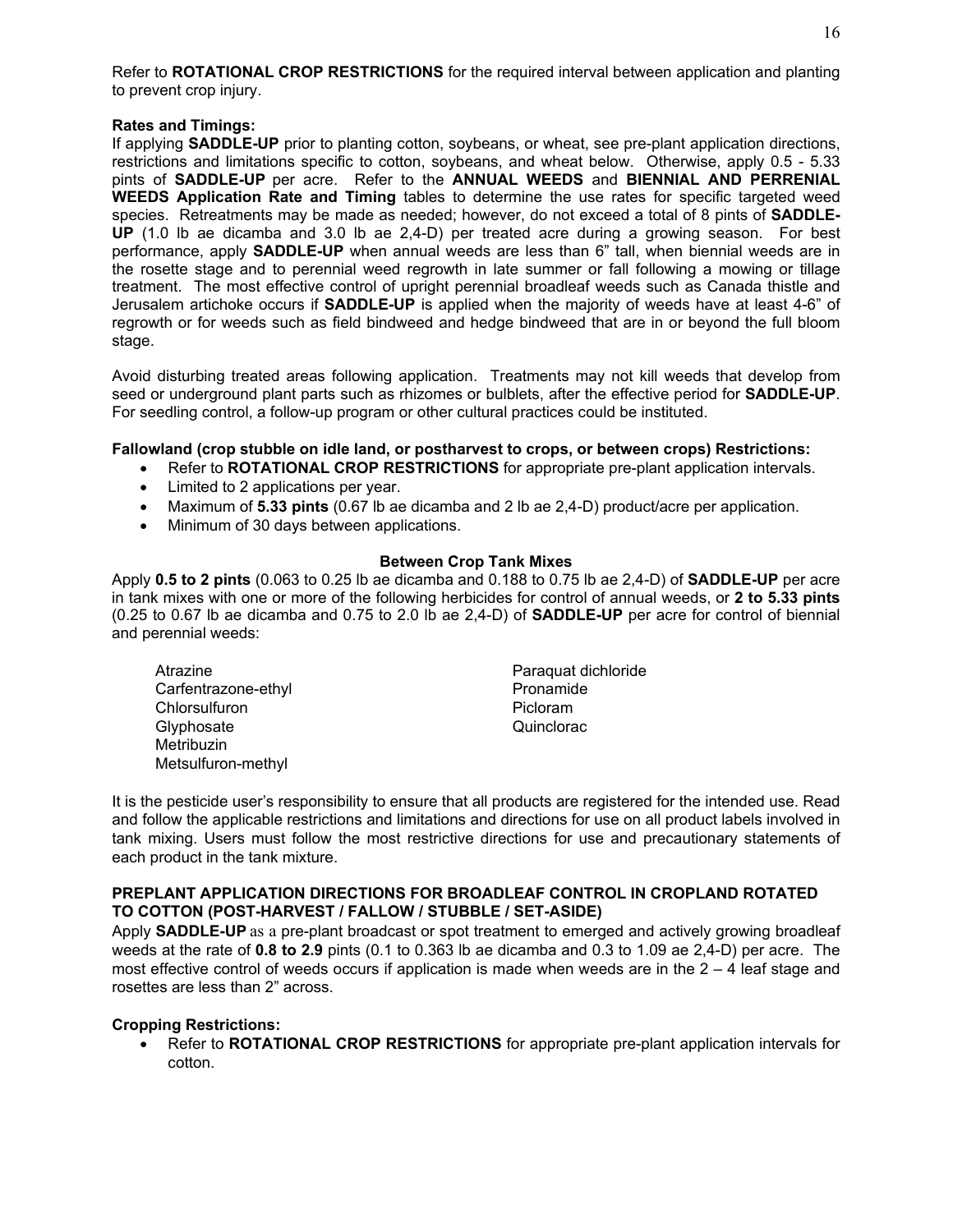#### **Tank Mix Treatments**

For control of grasses or additional broadleaf weeds, **SADDLE-UP** may be tank mixed with Prometryn, Paraquat dichloride, and Glyphosate herbicides.

It is the pesticide user's responsibility to ensure that all products are registered for the intended use. Read and follow the applicable restrictions and limitations and directions for use on all product labels involved in tank mixing. Users must follow the most restrictive directions for use and precautionary statements of each product in the tank mixture.

#### **Restrictions:**

- Do not apply more than **2.9 pints** (0.363 lb ae dicamba and 1.09 lb ae 2,4-D) per acre per application.
- Do not make more than 2 applications per year.
- The minimum spray interval between applications is 30 days.
- When tank mixing with products that contain dicamba, do not exceed a combined total of 2.0 pounds of dicamba acid equivalent per acre per crop cycle.
- When tank mixing with products that contain 2,4-D, do not exceed a combined total of 4.0 pounds of 2,4-D acid equivalent per acre per year.

#### **PREPLANT APPLICATION DIRECTIONS FOR BROADLEAF CONTROL IN CROPLAND ROTATED TO SOYBEANS (POST-HARVEST / FALLOW / STUBBLE / SET-ASIDE)**

Apply **SADDLE-UP** as a pre-plant broadcast or spot treatment to emerged and actively growing broadleaf weeds at the rate **1.33 to 2.67 pints**\* (0.166 to 0.33 lb ae dicamba and 0.5 to 1.0 lb ae 2,4-D) per acre. After applying, plant soybean seed as deep as practical or at least 1-1/2 to 2 inches deep. Seed furrow must be completely closed or severe crop injury will result.

#### **Restrictions and Limitations for Soybeans:**

- Do not perform tillage for at least 7 days after application.
- Do not use on sandy soils or unacceptable crop injury may result.
- Do not replant treated fields in the same growing season with crops that are not labeled for 2,4-D preplant use.
- Use a minimum spray volume of 10 gallons per acre for ground applications and 2 gallons per acre for aerial applications.
- The maximum rate per crop cycle is **2.67 pints** (0.33 lb ae dicamba and 1 lb. ae 2,4-D) per acre.

\*Preplant:

- Limited to 2 preplant applications per crop cycle.
- Maximum of **1.33 pints** (0.167 lb ae dicamba and 0.5 lb.ae 2,4-D) per acre per preplant application.
- Apply not less than 15 days prior to planting soybeans.

OR

\*Preplant:

- Limited to 1 application per crop cycle.
- Maximum of **2.67 pints** (0.33 lb ae dicamba and 1 lb. ae 2,4-D) per acre per preplant application.
- Apply not less than 30 days prior to planting soybeans.

**Precautions for Planting Soybeans:** Risk is greater if higher rates of product were applied and soil temperatures have been cold and/or soils have been excessively wet or dry in the days following application.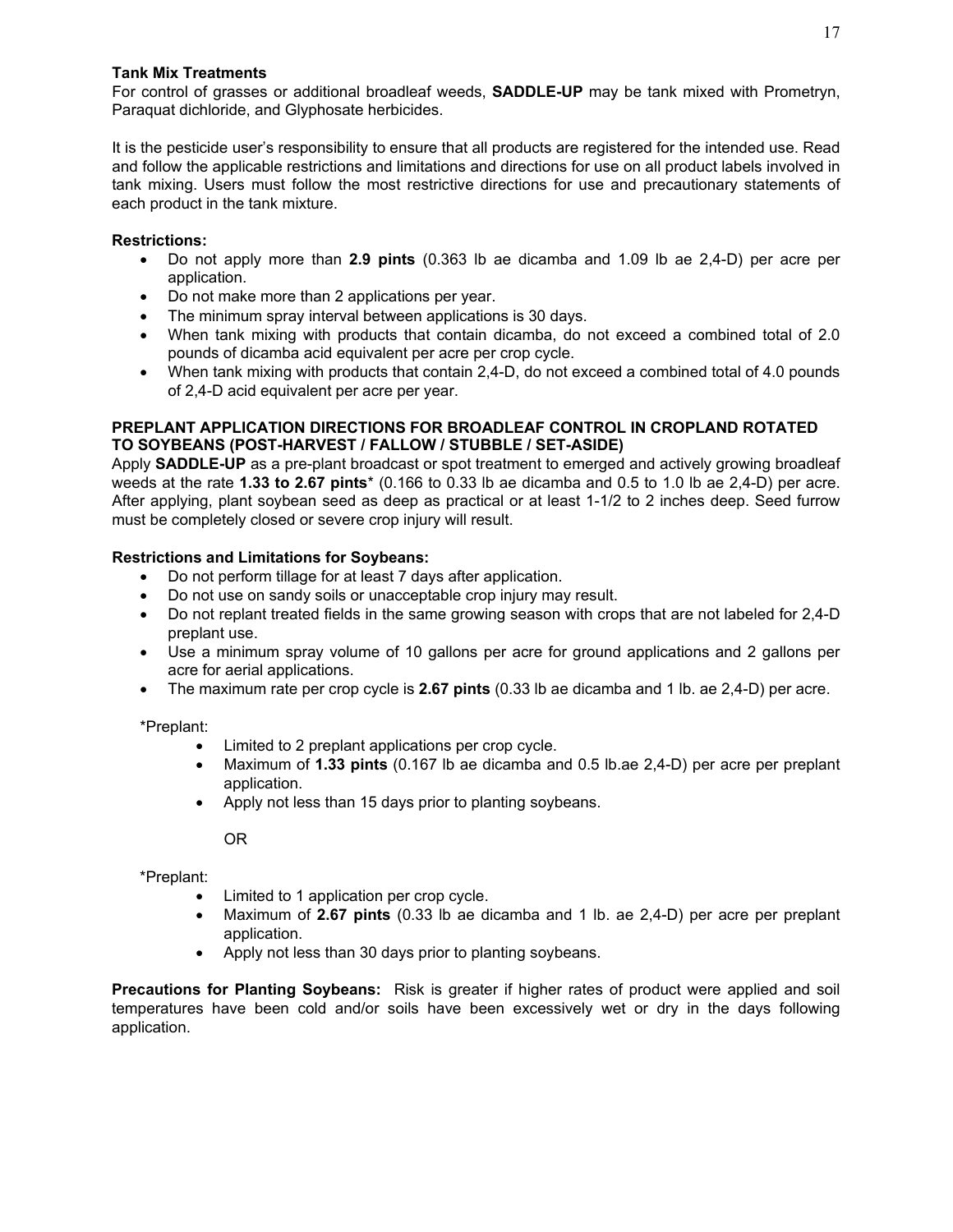#### **PREPLANT APPLICATION DIRECTIONS FOR BROADLEAF CONTROL IN CROPLAND ROTATED TO WHEAT (POST-HARVEST / FALLOW / STUBBLE / SET-ASIDE)**

#### **WEEDS CONTROLLED**

**SADDLE-UP**, when applied at the specified rates, will control the ANNUAL and BIENNIAL weeds and suppress the PERENNIAL weeds listed below.

| <b>ANNUALS</b>        |                                 |                         |  |  |  |  |  |
|-----------------------|---------------------------------|-------------------------|--|--|--|--|--|
| Buckwheat, Wild       | Mustards                        | Salsify, Western        |  |  |  |  |  |
| Cockle, Cow           | Nightshade, Black               | Smartweed, Pennsylvania |  |  |  |  |  |
| Cocklebur, Common     | Pigweed, Redroot (Carelessweed) | Sowthistle, Annual      |  |  |  |  |  |
| Knotweed              | Pigweed, Rough                  | Sunflower               |  |  |  |  |  |
| Kochia                | Purslane, Common                | Tansymustard            |  |  |  |  |  |
| Lambsquarters, Common | Ragweed, Common                 | Thistle, Russian        |  |  |  |  |  |
| Mallow, Common        | Sage, Lanceleaf                 | Velvetleaf              |  |  |  |  |  |

| <b>BIENNIALS</b>  |                     |                    |  |  |
|-------------------|---------------------|--------------------|--|--|
| Carrot, Wild      | Starthistle, Yellow | Thistle, Musk      |  |  |
| Ragwort, Tansy    | Thistle, Bull       | Thistle, Plumeless |  |  |
| <b>PERENNIALS</b> |                     |                    |  |  |
| Bindweed, Field   | Dock, Curly         | Thistle, Canada    |  |  |

#### **RATES AND TIMINGS**

Application may be made to fallow land, wheat stubble or land to be rotated to wheat. Make applications to emerged and actively growing weeds. Use higher rate when treating dense vegetative growth. Avoid disturbing treated areas for seven days following application.

See Plant Back Intervals table for the minimum number of days required between a fallow application and planting of wheat.

|                                                          | <b>Broadcast Rate</b>      | Dicamba and 2,4-D                                                  |
|----------------------------------------------------------|----------------------------|--------------------------------------------------------------------|
| <b>Weed Type &amp; Stage</b>                             | per Treated Acre Amount    | <b>Acid Equivalent</b>                                             |
| Annual                                                   |                            |                                                                    |
| Small, actively growing<br>(less than 4 inches)          | $1.0 - 1.5$ pints          | 0.125 to 0.188 lb ae dicamba and<br>0.375 to 0.563 lb ae 2,4-D     |
| Established weed growth<br>(greater than 4 inches)       | $1.5 - 3.0$ pints          | $0.188$ to $0.375$ lb ae dicamba and<br>0.563 to 1.125 lb ae 2,4-D |
| <b>Biennial</b><br>Rosette diameter                      |                            |                                                                    |
| (3 inches or less)                                       | $1.5 - 2.0$ pints          | $0.188$ to $0.25$ lb ae dicamba and<br>0.563 to 0.75 lb ae 2,4-D   |
| (3 inches or more)                                       | $2.0 - 4.0$ pints          | $0.25$ to $0.5$ lb ae dicamba and<br>0.75 to 1.5 lb ae 2,4-D       |
| Greater than 4 inches,<br>tillering, bolted or flowering | 4.0 pints                  | 0.5 lb ae dicamba and<br>1.5 lb ae 2,4-D                           |
| <b>Perennial</b>                                         |                            |                                                                    |
| Suppression or top growth $2.0 - 4.0$ pints<br>control   |                            | $0.25$ to $0.5$ lb ae dicamba and<br>0.75 to 1.5 lb ae $2,4$ -D    |
| Seasonal Control                                         | $4.0 - 5.33 \text{ pints}$ | 0.5 to 0.67 lb ae dicamba and<br>1.5 to 2.0 lb ae 2,4-D            |

Add 0.5% v/v of an agriculturally approved surfactant to **SADDLE-UP** when used alone or in a tank mix. The addition of a surfactant will enhance spray coverage and the herbicide's penetration of weed foliage.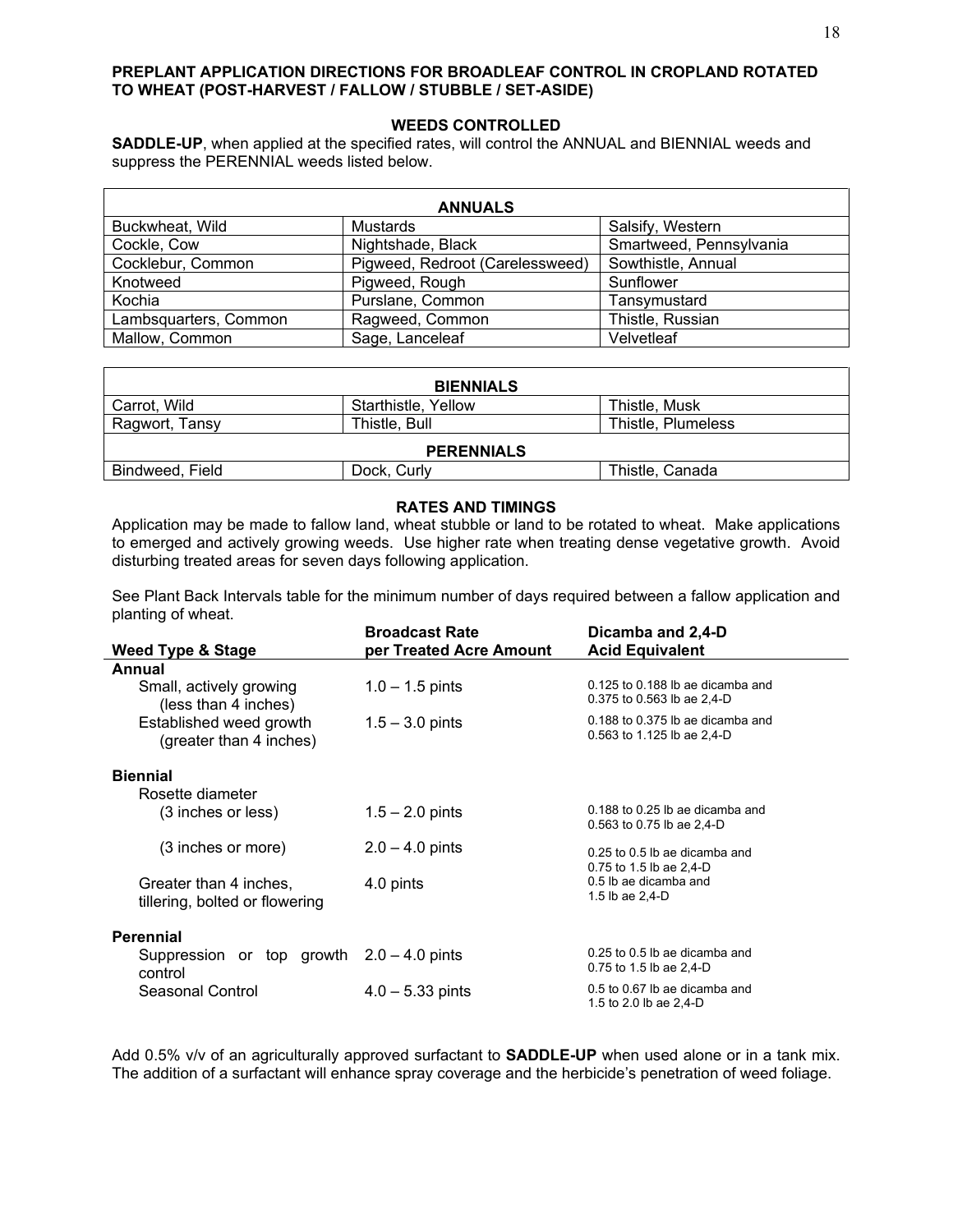Retreatments may be made as needed; however, do not exceed a total of **10.67 pints** (1.33 lb. ae dicamba and 4.0 lb ae 2,4-D) of **SADDLE-UP** per treated acre.

#### **Restrictions:**

- Limited to 2 applications per year.
- Maximum of **5.33 pints** (0.67 lb ae dicamba and 2.0 lb ae 2,4-D) product/acre per application.
- Minimum of 30 days between applications.

#### **TANK MIX TREATMENTS**

**SADDLE-UP** may be tank mixed with one or more of the following herbicides for control of grasses or additional broadleaf weeds: Atrazine, Chlorsulfuron, Glyphosate, Metribuzin, Paraquat dichloride.

It is the pesticide user's responsibility to ensure that all products are registered for the intended use. Read and follow the applicable restrictions and limitations and directions for use on all product labels involved in tank mixing. Users must follow the most restrictive directions for use and precautionary statements of each product in the tank mixture.

Add 0.5% v/v of an agriculturally approved surfactant to all tank mixes.

#### **CONSERVATION RESERVE PROGRAMS AND GENERAL FARMSTEAD**

**SADDLE-UP** may be applied to Conservation Reserve Programs, general farmstead (non-cropland only), weed and brush control, or use in State Recognized Noxious Weed areas (non-cropland areas).

Refer to the **ANNUAL WEEDS** and **BIENNIAL AND PERRENIAL WEEDS Application Rate and Timing** tables for rate selection based on targeted weed or brush species. Some weed species will require tank mixes for adequate control.

Rates above **4 pints** (0.5 lb ae dicamba and 1.5 lb ae 2,4-D) of **SADDLE-UP** per acre are for spot treatments only. Do not exceed a total of **8 pints** (1.0 lb ae dicamba and 3.0 lb ae 2,4-D) of **SADDLE-UP** per treated acre during a growing season.

#### **Grasses in Conservation Reserve Program Areas**

**Annual Broadleaf Weeds** – Apply when weeds are actively growing. Use higher rates on older weeds. Excessive injury may result if applied to young grasses with fewer than 6 leaves or prior to grasses being well established.

**Biennial and Perennial Broadleaf Weeds** – **SADDLE-UP** may be used to suppress or control biennial and perennial broadleaf weeds in established grasses. Apply to actively growing weeds. Treat biennial weeds when they are in the seedling to rosette stage and before flower stalks become apparent. Treat perennial weeds in the bud to bloom stage.

#### **Grasses in Conservation Reserve Program Areas Restrictions:**

- The preharvest interval (PHI) is 7 days (cut forage for hay).
- Postemergence Application:
	- Limited to 2 applications per year.
	- Maximum of **5.33 pints** (0.67 lb ae dicamba and 2.0 lb ae 2,4-D) product/acre per application.
	- Minimum of 30 days between applications.

- If grass is to be cut for hay, Agricultural Use Requirements for the Worker Protection Standard are applicable.

- For program lands, such as Conservation Reserve Program, consult program rules to determine whether grass or hay may be used. The more restrictive requirements of the program rules or this label must be followed.

#### **Farmstead and Fencerow Treatment Application Instructions**

**SADDLE-UP** may be applied using water or oil and water emulsions in spot application to control undesirable vegetation using handgun or similar types of application equipment. In addition to weed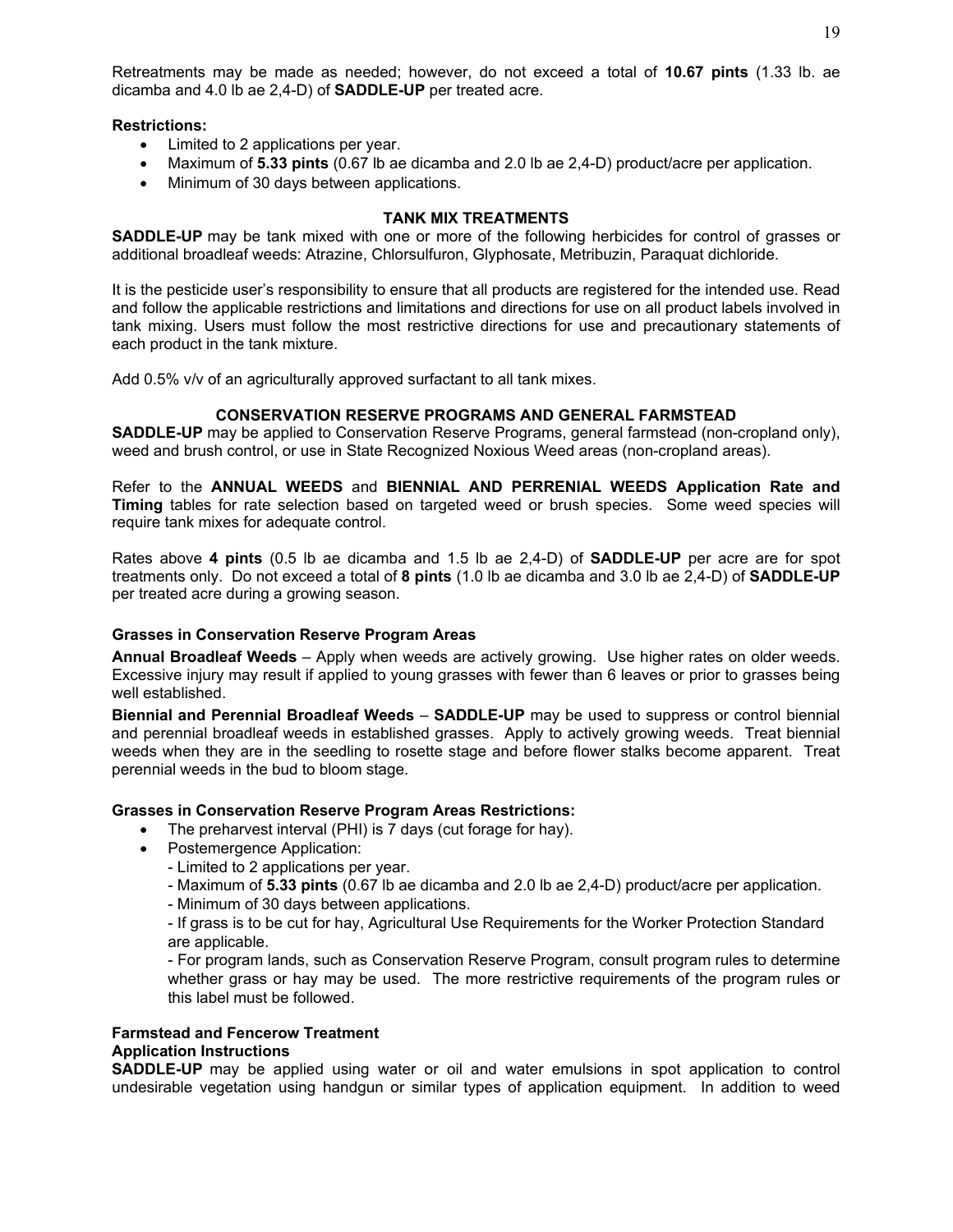The following list of trees and vines can be controlled on farmsteads and fencerows as foliar, basal, or cut surface treatments:

| Alder        | Dogwood               | Kudzu                  | Rose, McCartney   |
|--------------|-----------------------|------------------------|-------------------|
| Ash          | <b>Elm</b>            | Locust, Black          | Rose, Multiflora  |
| Aspen        | Grape                 | Maple                  | Sagebrush, Fringe |
| Basswood     | Greenbriar            | Mesquite               | <b>Sassafras</b>  |
| Beech        | Hawthorn (Thornapple) | <b>Oak</b>             | Spruce            |
| Blackberry   | Hemlock               | Oak, Poison            | Sumac             |
| Blackgum     | Hickory               | Olive, Russian         | Sweetgum          |
| Cedar        | Honeylocust           | Persimmon, Eastern     | Sycamore          |
| Cherry       | Honeysuckle           | Pine                   | Tarbrush          |
| Chinquapin   | Hornbeam              | Plum, Sand (Wild Plum) | Willow            |
| Cottonwood   | Huckleberry           | Poplar                 | Witchhazel        |
| Creosotebush | Huisache              | Rabbitbrush            | Yaupon            |
| Dewberry     | Ivy, Poison           | Redcedar, Eastern      | Yucca             |

To prepare oil and water emulsions, mix in the order and proportions indicated below. The solution should remain milky colored without an oily layer on top when under agitation. If an oily layer forms, increase the amount of emulsifier or change to a more effective emulsifier.

Do not exceed 40 gallons of spray solution per treated acre per application. Spray individual plants to wet. Do not allow this spray mixture to come into contact with desirable vegetation.

To control brush, briars, and weeds along fencerows surrounding pasture and ranch lands, and fallow fields, use a tank mix of 2.5% **SADDLE-UP**, 87.5% water, 10% diesel fuel, and sufficient emulsifier (to mix the diesel and emulsifier). The diesel oil in this tank mix will damage or kill desirable grasses and must not be used in pastures or where damage to desirable species cannot be tolerated.

- 1. **Water:** Begin by agitating a thoroughly clean sprayer tank with the desired quantity of clean water. Maintain constant agitation during complete mixing procedure.
- 2. **Emulsifier:** Add 0.5% volume to volume
- 3. **SADDLE-UP:** Add **2.5 gallons** (2.5 lb ae dicamba and 7.5 lb ae 2,4-D) per 100 gallons of total intended solution.
- 4. **Diesel Oil:** Add 10 gallons per 100 gallons of total intended solution.

Maintain constant agitation during application. Under good agitation, the spray solution should be milky white with no oily layer on top. If an oily layer forms, increase the amount of emulsifier or change to a more effective emulsifier.

#### **CRP, Farmstead and Fencerow Treatment Restrictions, Postemergence – annual and perennial weeds:**

- Limited to 2 applications per year.
- Maximum of **5.33 pints** (0.67 lb ae dicamba and 2.0 lb ae 2,4-D) product/acre per application.
- Minimum of 30 days between applications.

#### **CRP, Farmstead and Fencerow Treatment Restrictions, Postemergence – woody plants:**

- Limited to 1 application per year.
- Maximum of **8.0 pints** (1.0 lb. ae dicamba and 3.0 lb ae 2,4-D) product/acre per year.
- Applications to non-cropland areas are not applicable to treatment of commercial timber or other plants being grown for sale or other commercial use, or for commercial seed production, or for research.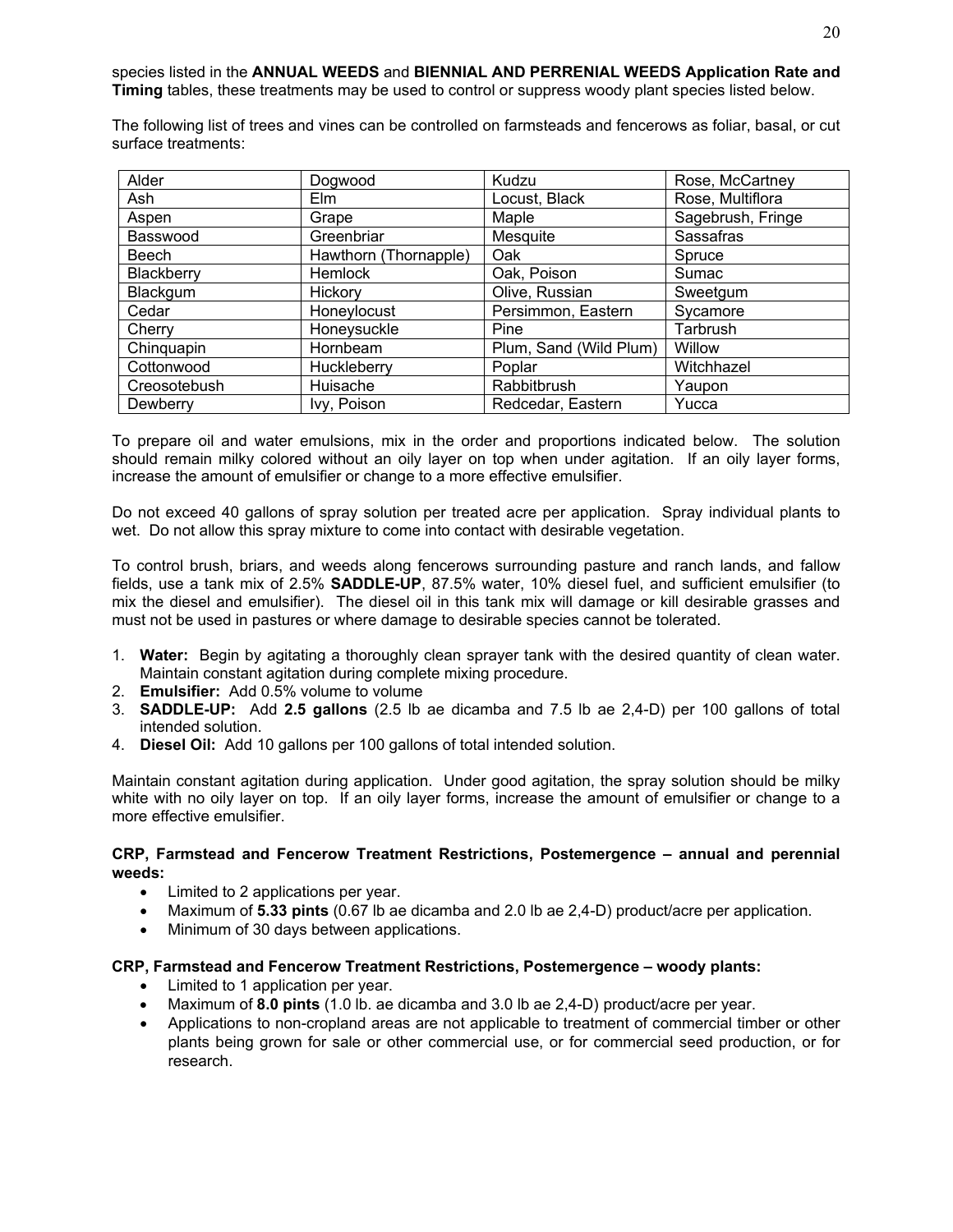#### **For Spraying Foliar Applications**

- 1. Spray when leaves have reached full size but have not hardened due to drought or maturity.
- 2. Spray individual plants to wet with handgun.
- 3. For larger stems (up to 3" in diameter) and hard to control species, direct spray stream to base of stems to wet the stem at soil surface in addition to wetting the foliage.
- 4. Do not apply under drip line of desirable trees or adjacent to desirable vegetation.

#### **For Dormant Basal Applications**

- 1. Increase diesel content to 15% or 15 gallons/100 gallons of total mixture.
- 2. Spray in late winter and early spring before plants break dormancy.
- 3. Spray the bottom 24" of stem to wet on all sides.
- 4. For larger stems (up to 3" in diameter) and hard to kill species, direct spray solution to base of stems to wet the soil at the stem/soil junction in addition to wetting the stem.
- 5. Do not apply under drip line of desirable trees or adjacent to desirable vegetation.

#### **Cut Surface Treatments**

**SADDLE-UP** may be applied as a cut surface treatment for control of unwanted trees and prevention of sprouts of cut trees. Use **SADDLE-UP** in an undiluted state.

**Frill or Girdle Treatments:** Make a continuous cut or a series of overlapping cuts using an axe to girdle tree trunk. Spray or paint cut surface with **SADDLE-UP**.

**Stump Treatments:** Spray or paint freshly cut surface with **SADDLE-UP** until the cambium layer (the layer adjacent to the bark) is thoroughly wet. Treat stumps within 6 hours after cutting.

**NON-CROP AREAS: RIGHTS-OF-WAY (Roadways, Utility, Railroad, Highway, Pipeline); VACANT LOTS; AROUND UTILITY INSTALLATIONS, TRANSFORMERS, PUMP HOUSES, AND BUILDINGS; STORAGE AREAS; FENCES; GUARDRAILS; LUMBER YARDS; INDUSTRIAL SITES; AIRPORTS; TANK FARMS; AND SIMILAR NONCROP AREAS.**

When used as directed, **SADDLE-UP** will control or suppress many herbaceous broadleaf weeds (annual, biennial and perennial) as well as many unwanted woody plant and vine species. Regardless of the species to be controlled, adjust/increase spray volumes as necessary to allow for good spray coverage. Make applications when weeds and brush are actively growing. Do not apply under drip line of desirable trees or adjacent to desirable vegetation.

Refer to the **ANNUAL WEEDS** and **BIENNIAL AND PERRENIAL WEEDS Application Rate and Timing** tables for rate selection based on targeted weed or brush species. Some weed species will require tank mixes for adequate control.

The addition of surfactants can increase control. Biennials are best controlled in the rosette stage. Regrowth may occur in resistant species.

**HERBACEOUS BROADLEAF WEED CONTROL:** Apply **2 to 5.33 pints** (0.25 to 0.67 lb ae dicamba and 0.75 to 2.0 lb ae 2,4-D) of **SADDLE-UP** in 20 to 100 gallons of water per treated acre. When using low volume application equipment, 3 to 20 gallons of water per acre is acceptable. Apply **2 to 4 pints** (0.25 to 0.5 lb ae dicamba and 0.75 to 1.5 lb ae 2,4-D) per acre of **SADDLE-UP** for annuals, **3 to 5 pints** (0.375 to 0.625 lb ae dicamba and 1.125 to 1.875 lb ae 2,4-D) per acre for biennials and **5.33 pints** (0.67 lb ae dicamba and 2.0 lb ae 2,4-D) per acre for established perennials.

**BRUSH AND VINE CONTROL – High Volume Foliar Spot Applications:** Mix **6 to 8 pints** (0.75 to 1.0 lb ae dicamba and 2.25 to 3.0 lb ae 2,4-D) of **SADDLE-UP** in enough water to make 100 gallons of spray mix. When using low-volume application equipment, 3 to 20 gallons of water per acre is acceptable. Spray volume applied will depend on the size and density of the brush to be treated, but do not apply more than 8 pints of product per treated acre. Direct the spray to treat all foliage, stems, and root collars to wet.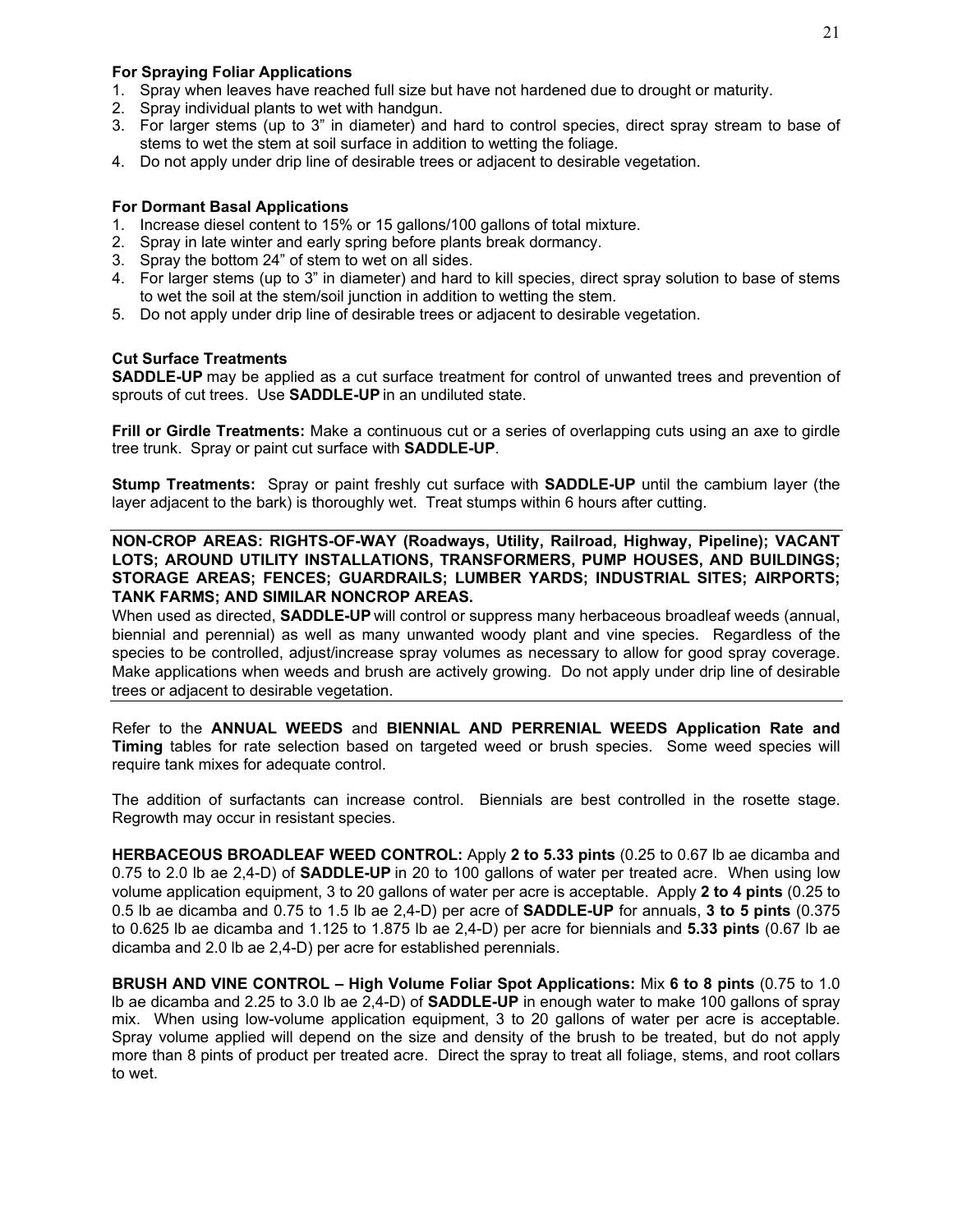**BRUSH AND VINE CONTROL – Broadcast Applications with Ground Equipment:** Apply **6 to 8 pints** (0.75 to 1.0 lb ae dicamba and 2.25 to 3.0 lb ae 2,4-D) of **SADDLE-UP** in 20 to 100 gallons of water per treated acre. When using low-volume application equipment, 3 to 20 gallons of water per acre is acceptable. Spray volume applied will depend on the size and density of the brush to be treated, but do not apply more than 8 pints (1.0 lb ae dicamba and 3.0 lb ae 2,4-D) of product per treated acre. Spray all foliage, stems, and root collars to wet.

**AERIAL APPLICATIONS:** Aerial applications may be made to control either herbaceous or woody plants. Apply **2 to 5.33 pints** 0.25 to 0.67 lb ae dicamba and 0.75 to 2.0 lb ae 2,4-D) of **SADDLE-UP** for herbaceous weeds or **6 to 8 pints** (0.75 to 1.0 lb ae dicamba and 2.25 to 3.0 lb ae 2,4-D) for woody brush and vines in 5 to 40 gallons of water per acre. Coverage is important, so increase spray volume when treating dense stands of brush or weeds. Do not apply more than 8 pints (1.0 lb ae dicamba and 3.0 lb ae 2,4-D) of product per treated acre.

#### **TANK MIX TREATMENTS READ AND FOLLOW THE LABEL OF EACH TANK MIX PRODUCT USED FOR PRECAUTIONARY STATEMENTS, DIRECTIONS FOR USE, AND OTHER RESTRICTIONS.** For broader spectrum control, **SADDLE-UP** may be tank mixed with one or more of the following herbicides for non-cropland use (e.g. railroad, highway, pipeline, etc.).

| Asulam                      | Fosamine ammonium  | Paraquat dichloride | $2.4-DP$ |
|-----------------------------|--------------------|---------------------|----------|
| <b>Bromacil</b>             | Glyphosate         | Pendimethalin       |          |
| Chlorflurenol, methyl ester | Glufosinate        | Picloram            |          |
| Chlorsulfuron               | Hexazinone         | Prodiamine          |          |
| Clopyralid                  | Imazapyr           | Sulfometuron methyl |          |
| Diquat                      | Maleic hydrazide   | Tebuthiuron         |          |
| Diuron                      | Metsulfuron methyl | Triclopyr           |          |

Due to variations in formulated products and water supplies, a compatibility test is recommended prior to actual tank mixing.

It is the pesticide user's responsibility to ensure that all products are registered for the intended use. Read and follow the applicable restrictions and limitations and directions for use on all product labels involved in tank mixing. Users must follow the most restrictive directions for use and precautionary statements of each product in the tank mixture.

#### **Non-crop Areas Restrictions:**

- Postemergence (annual & perennial weeds): Do not make more than 2 applications per year.
- Postemergence (annual & perennial weeds): Do not apply more than 5.33 pints (0.67 lb ae dicamba and 2 lb ae 2,4-D) per acre per application.
- Postemergence (annual & perennial weeds): Minimum spray interval between applications is 30 days.
- Postemergence (woody plants): Do not make more than 1 application per year.
- Postemergence (woody plants): Do not apply more than 8 pints (1.0 lb ae dicamba and 3.0 lb ae 2,4-D) per acre per application.

Applications to non-cropland areas are not applicable to treatment of commercial timber or other plants being grown for sale or other commercial use, or for commercial seed production, or for research purposes.

**SADDLE-UP** contains 0.375 pounds a.e. of 2,4-D per pint. When tank mixing with products that contain 2,4-D, do not exceed a combined total of 4.0 pounds of a.e. per acre per year.

**SADDLE-UP** contains 0.125 pounds a.e. of dicamba per pint. When tank mixing with products that contain dicamba, do not exceed a combined total of 1.0 pound of a.e. per acre per application.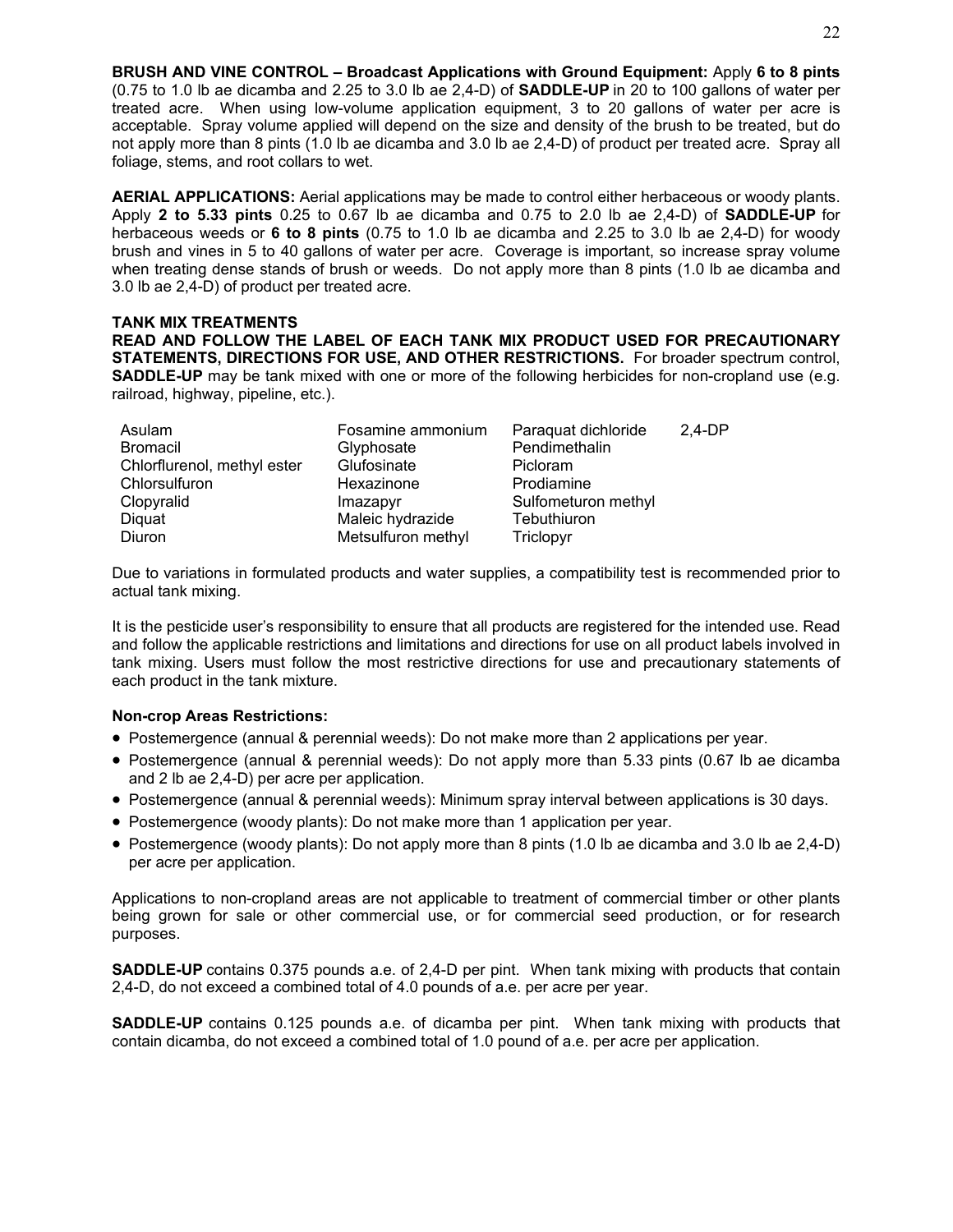## **STORAGE AND DISPOSAL**

Do not contaminate water, food or feed by storage or disposal.

**PESTICIDE STORAGE:** Store in original container in a well-ventilated area separately from fertilizer, feed and foodstuffs. Avoid cross-contamination with other pesticides. Spillage or leakage should be contained and absorbed with clay granules, sawdust, or equivalent material for disposal.

**PESTICIDE DISPOSAL:** Pesticide wastes are toxic. Triple rinse pesticide from containers and use rinsates in the pesticide application. Improper disposal of excess pesticide, spray mixture, or rinsate, is a violation of Federal Law and may contaminate groundwater. If these wastes cannot be disposed of by use according to label instructions, contact your State Pesticide or Environmental Control Agency, or the Hazardous Waste representative at the nearest EPA Regional Office for guidance.

**CONTAINER HANDLING:** Use the handling instructions appropriate for the container size and type.

**Nonrefillable container.** Do not reuse or refill this container. Clean container promptly after emptying. **Nonrefillable container equal to or less than 5 gallons.** Triple rinse as follows: Empty the remaining contents into application equipment or a mix tank and drain for 10 seconds after the flow begins to drip. Fill the container 1/4 full with water and recap. Shake for 10 seconds. Pour rinsate into application equipment or a mix tank or store rinsate for later use or disposal. Drain for 10 seconds after the flow begins to drip. Repeat this procedure two more times. Offer for recycling or reconditioning, or puncture

and dispose of in a sanitary landfill, or by other procedures approved by state and local authorities, such

as burning of plastic containers. If burned, stay out of smoke. **Nonrefillable container greater than 5 gallons.** Triple rinse as follows: Empty the remaining contents into application equipment or a mix tank. Fill the container ¼ full with water. Replace and tighten closures. Tip container on its side and roll it back and forth, ensuring at least one complete revolution, for 30 seconds. Stand the container on its end and tip it back and forth several times. Turn the container over onto its other end and tip it back and forth several times. Empty the rinsate into application equipment or a mix tank or store rinsate for later use of disposal. Repeat this procedure two more times. Offer for recycling or reconditioning, or puncture and dispose of in a sanitary landfill, or by other procedures approved by state and local authorities, such as burning of plastic containers. If burned, stay out of smoke.

**Refillable container.** Refill this container with pesticide only. Do not reuse this container for any other purpose. Cleaning the container before final disposal is the responsibility of the person disposing of the container. Cleaning before refilling is the responsibility of the refiller. To clean the container before final disposal, empty the remaining contents from this container into application equipment or mix tank. Fill the container about 10 percent full with water. Agitate vigorously or recirculate water with the pump for 2 minutes. Pour or pump rinsate into application equipment or rinsate collection system. Repeat this rinsing procedure two more times. Offer for recycling or reconditioning, or puncture and dispose of in a sanitary landfill, or by other procedures approved by state and local authorities, such as burning of plastic containers. If burned, stay out of smoke.

#### **FOR CHEMICAL EMERGENCY: Spill, leak, fire, exposure or accident, call CHEMTREC 1-800-424-9300.**

#### **WARRANTY DISCLAIMER**

The directions for use of this product must be followed carefully. TO THE EXTENT CONSISTENT WITH APPLICABLE LAW, (1) THE GOODS DELIVERED TO YOU ARE FURNISHED "AS IS" BY MANUFACTURER OR SELLER AND (2) MANUFACTURER AND SELLER MAKE NO WARRANTIES, GUARANTEES, OR REPRESENTATIONS OF ANY KIND TO BUYER OR USER, EITHER EXPRESS OR IMPLIED, OR BY USAGE OF TRADE, STATUTORY OR OTHERWISE, WITH REGARD TO THE PRODUCT SOLD, INCLUDING, BUT NOT LIMITED TO MERCHANTABILITY, FITNESS FOR A PARTICULAR PURPOSE, USE, OR ELIGIBILITY OF THE PRODUCT FOR ANY PARTICULAR TRADE USAGE. UNINTENDED CONSEQUENCES, INCLUDING BUT NOT LIMITED TO INEFFECTIVENESS, MAY RESULT BECAUSE OF SUCH FACTORS AS THE PRESENCE OR ABSENCE OF OTHER MATERIALS USED IN COMBINATION WITH THE GOODS, OR THE MANNER OF USE OR APPLICATION, INCLUDING WEATHER, ALL OF WHICH ARE BEYOND THE CONTROL OF MANUFACTURER OR SELLER AND ASSUMED BY BUYER OR USER. THIS WRITING CONTAINS ALL OF THE REPRESENTATIONS AND AGREEMENTS BETWEEN BUYER, MANUFACTURER AND SELLER, AND NO PERSON OR AGENT OF MANUFACTURER OR SELLER HAS ANY AUTHORITY TO MAKE ANY REPRESENTATION OR WARRANTY OR AGREEMENT RELATING IN ANY WAY TO THESE GOODS.